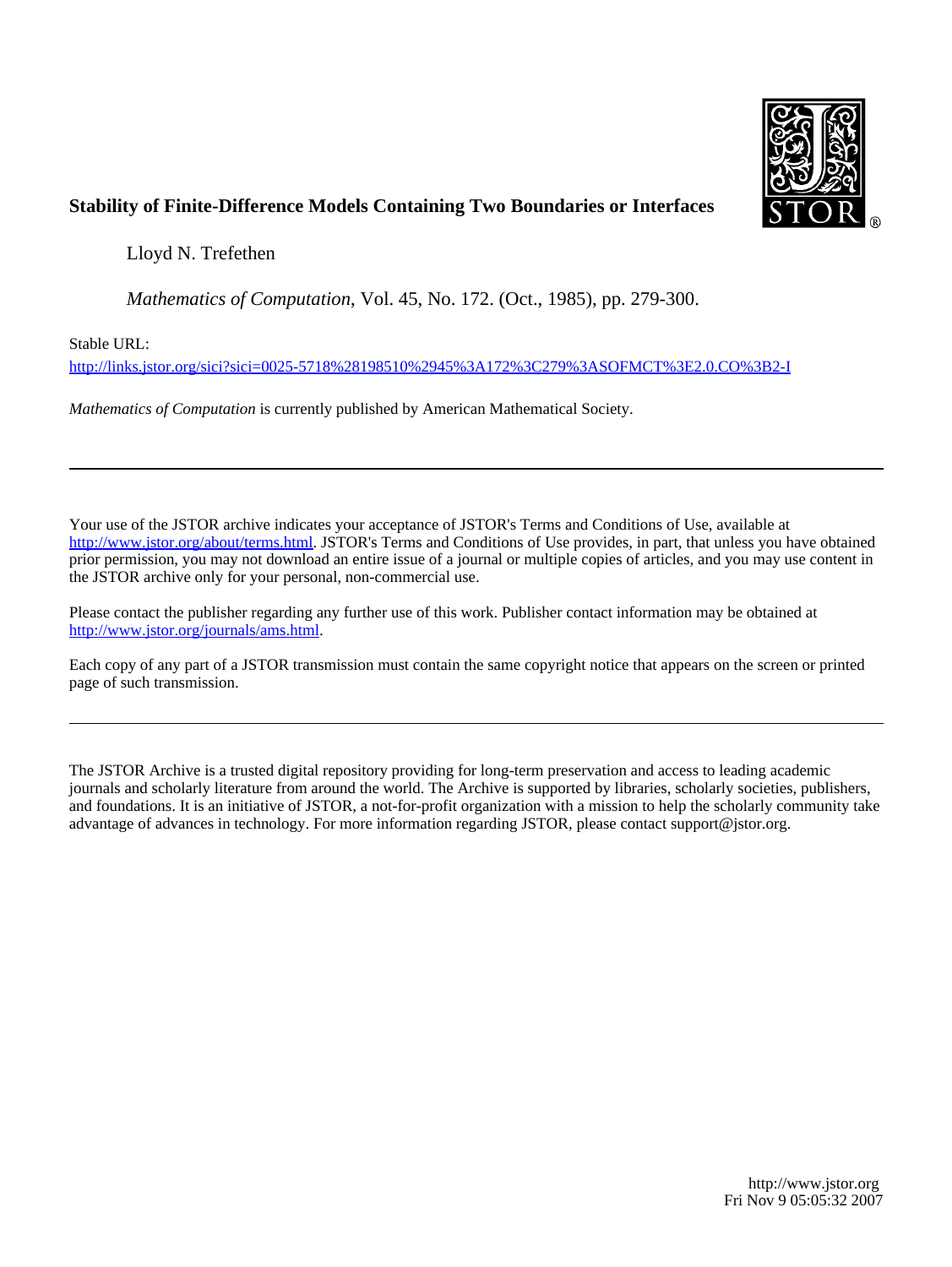## **Stability of Finite-Difference Models Containing Two Boundaries or Interfaces**

#### **By Lloyd N. Trefethen\***

Abstract. It is known that the stability of finite-difference models of hyperbolic initial-boundary value problems is connected with the propagation and reflection of parasitic waves. Here the waves point of view is applied to models containing two boundaries or interfaces, where repeated reflection of trapped wave packets is a potential new source of instability. Our analysis accounts for various known instability phenomena in a unified way and leads to several new results, three of which are as follows. (1) Dissipativity does not ensure stability when three or more formulas are concatenated at a boundary or internal interface. (2) Algebraic "GKS instabilities" can be converted by a second boundary to exponential instabilities only when an infinite numerical reflection coefficient is present. (3) "GKS-stability" and "P-stability" can be established in certain problems by showing that the numerical reflection coefficient matrices have norm less than one.

**0. Introduction.** Hyperbolic systems of partial differential equations admit solutions which behave locally like waves moving along characteristics. When such a system is modeled numerically by finite differences or finite elements, the result is a dispersive medium that may admit additional *parasitic* wave modes with wave-lengths on the scale of the discretization. Energy associated with these parasitic waves travels at a *group velocity* that is unrelated to the characteristics of the original system [25], [30]. However, the behavior of such waves has a decisive effect on stability.

For finite-difference models of linear hyperbolic problems with a single spatial boundary, a stability theory was developed around 1970 by Kreiss, Osher, and others [lo], [18]. In earlier papers we have shown that this theory can be naturally stated in terms of dispersive wave propagation [26], [27]. To summarize: if a boundary with homogeneous boundary conditions can emit a radiated wave in the absence of any incident waves, i.e., a wave with group velocity pointing into the interior of the domain, then it is unstable. If it has an infinite reflection coefficient for waves at some frequency, a stronger condition, then it is more severely unstable.

This paper applies wave propagation ideas to investigate stability for one-dimensional linear finite-difference models with two or more boundaries or internal interfaces. The most basic example of such a model is a discrete approximation to an equation whose spatial domain is an interval such as  $[0,1]$ . Another example is a model of a problem featuring discontinuous coefficients, e.g., wave propagation in a discontinuously stratified medium [4]. A third is a numerical scheme employing local

Received October 26, 1984.

<sup>1980</sup> *Mathematics Subject Classification.* Primary 65M10.

<sup>\*</sup>Research was supported in part by the U. S. Department of Energy under contract DE-AC02-76- ER03077-V and in part by the National Aeronautics and Space Administration under NASA Contract No. NAS1-17070 while the author was in residence at the Institute for Computer Applications in Science and Engineering, NASA Langley Research Center, Hampton, VA 23665.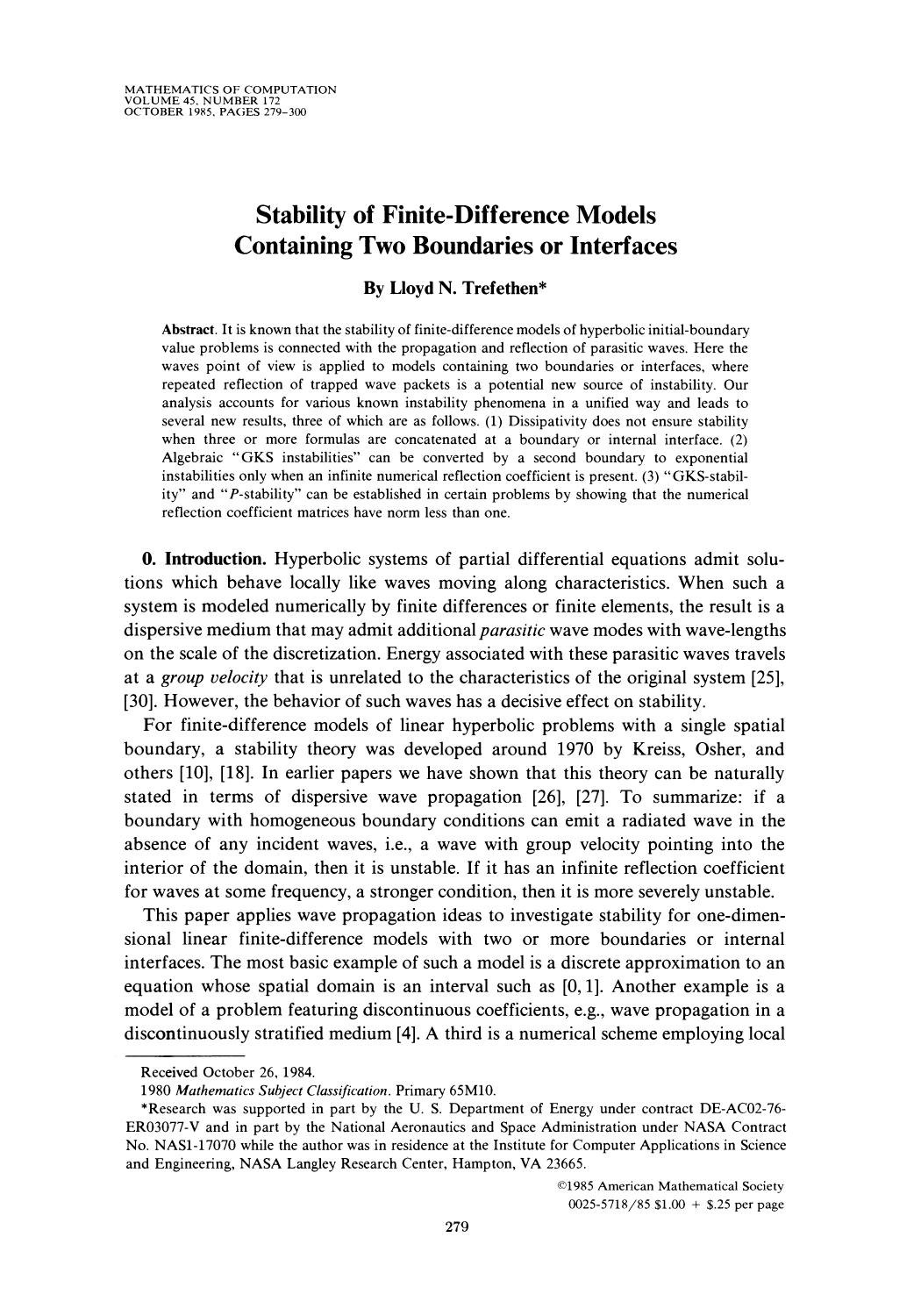mesh refinement to improve accuracy, in which various interfaces between fine and coarse grids will be present [2], [5]. A fourth is any model with a composite numerical boundary or interface, such as a fourth-order difference model on  $[0, \infty)$ that has a five-point stencil, and which therefore requires one numerical boundary condition at  $j = 0$  and another at  $j = 1$  [15]. Such a model can be viewed as containing two interfaces separated by a single grid point, and we will show that this view may be useful for stability analysis.

Any multi-interface model potentially admits trapped numerical waves that reflect back and forth repeatedly from one interface to another. If the reflections cause amplification, this can lead to unbounded growth of numerical solutions. The factors that control this are: magnitude of the reflection coefficients, which is the source of growth; dissipation of waves as they travel between interfaces, which is a source of attenuation; and travel time between interfaces, whch determines how frequently any reflection circuit that causes growth is repeated. All of the arguments of this paper consist of working out consequences of various combinations of these factors that may be of practical interest.

In particular, we investigate two kinds of stability. First, "stability" or "Lax-Richtmyer stability" refers to the usual Lax-Richtmyer definition for time-dependent finite-difference models, or to variants thereof such as "GKS-stability" (Definition 3.3 in the well-known paper by Gustafsson, Kreiss, and Sundström [10]). A difference model that is stable in this sense may admit solutions that grow with time, provided that the growth does not get worse as the mesh is refined. This is what is needed to ensure convergence as the mesh size approaches zero to the correct solution of the time-dependent differential equation, for each fixed time *t.* On the other hand, to be "P-stable" [I], a model must admit no growing solutions at all. (See Section 3 for the precise definition. Such a model is also sometimes called "time-stable" [29].) Although the theory here is not as well developed, such a condition is needed if a time-dependent difference model is to be used to obtain steady-state solutions, as is common in computational aerodynamics. As a rule of thumb, we will show that P-instability is very often associated with reflection coefficients greater than 1 in magnitude, and Lax-Richtmyer instability with reflection coefficients that are infinite.

Section 1 reviews stability theory for one-boundary difference models (Proposition 1). Section 2 investigates interfaces separated by a fixed number of grid points  $\Delta j$  as the mesh is refined, as in the fourth-order boundary condition mentioned above. Here the travel times go to zero with the mesh spacing, with the effect that finite reflection coefficients greater than 1 can cause catastrophic unstable growth (Propositions  $3, 4, 4'$ ). Conversely, reflection coefficients smaller than 1 ensure stability (Proposition 5). Section 3 considers interfaces separated by a fixed distance  $\Delta x$  as the mesh is refined, as in the problem on  $[0,1]$  mentioned above. Here, the travel times are independent of mesh spacing, so large finite reflection coefficients can cause P-instability (Proposition 7), but not Lax-Richtmyer instability (Proposition 6). In this context multiple reflections may convert the weak instability of a single interface to a catastrophic instability (Proposition 8), but only if the unstable interface is of the sort with an infinite reflection coefficient (Proposition 9). Once again, reflection coefficients smaller than 1in norm ensure stability (Proposition lo),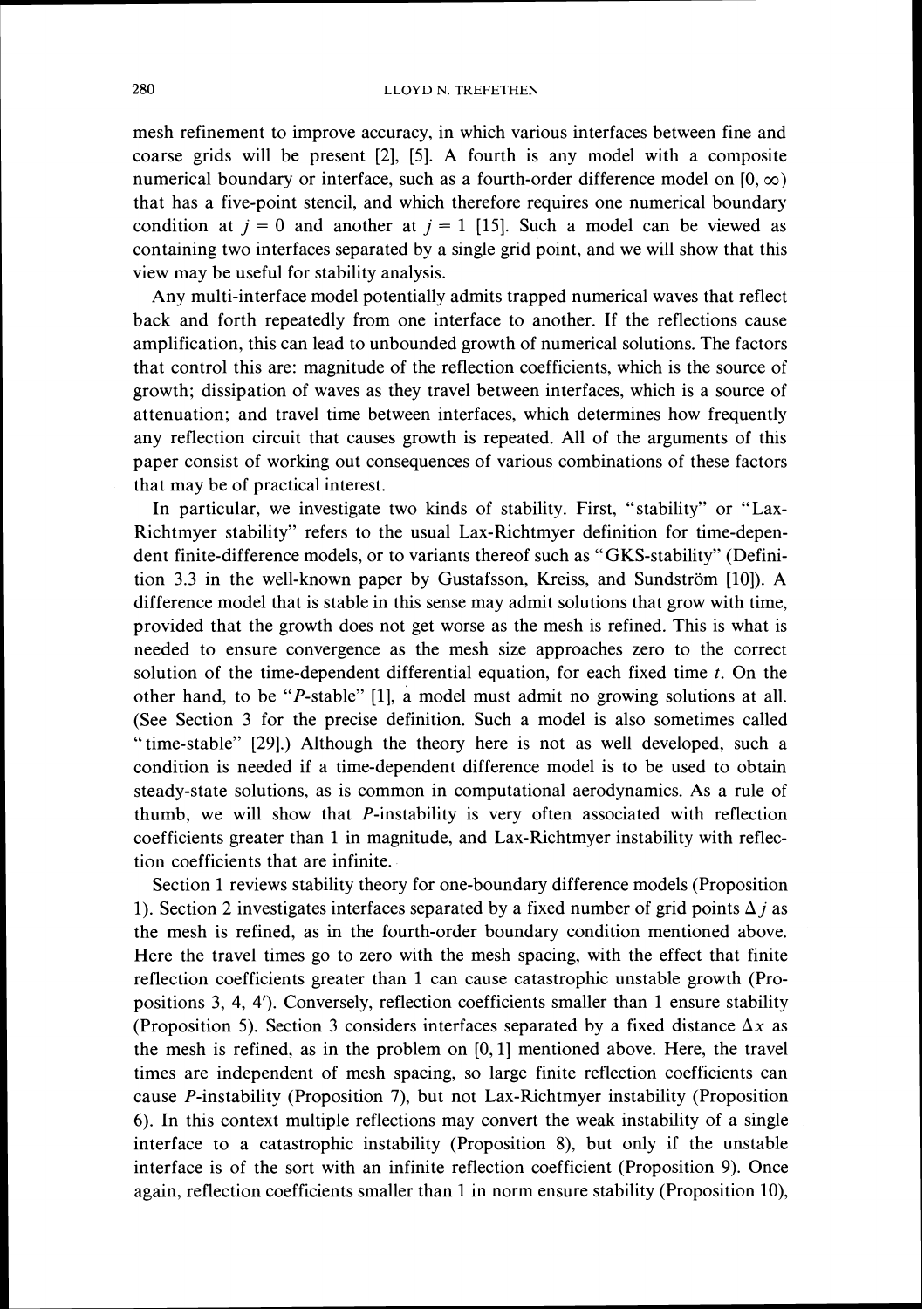and if the model is dissipative, it suffices to look at the reflection coefficients for the partial differential equation rather than its numerical approximation (Proposition 11).

For convenience of reference, here is a list of the explicit examples presented here to illustrate various points. The symbol  $A$  indicates the modulus of a reflection coefficient, and  $S_n$  the solution norm at time step n. These quantities will be made more precise later on.

1. Algebraically unstable one-boundary model (one boundary,  $A = \infty$ ,  $S_n \sim$ const  $n$ ).

2. Exponentially unstable concatenation of three stable dissipative formulas (fixed- $\Delta j$ ,  $A > 1$ ,  $S_n \sim \text{const}^n$ ).

3. P-stability guaranteed by reflection coefficients less than 1 (fixed- $\Delta j$  or  $\Delta x$ , A  $\leq 1$ ,  $S_n \sim$  const).

4. P-instability caused by reflection coefficients greater than 1 (fixed- $\Delta x$ ,  $A >$  $1, S_n \sim \text{const}^t$ .

*5.* Exponential instability caused by interaction of two algebraically unstable boundaries (fixed- $\Delta x$ ,  $A = \infty$ ,  $S_n \sim (\Delta j)^{\text{const}}$ ').

The reader may be disappointed at the artificiality of some of these examples, especially (2) and (3), and he may wonder how helpful wave reflection ideas can be in practice for the design of difference schemes. **A** full answer to this question will have to await further experience. Nevertheless, there is no doubt that the instability mechanisms described here are real and deserve to be understood. At present, virtually no difference models containing multiple interfaces have been shown to be stable. Perhaps the ideas here, such as Proposition *5,* can help bring about a change in this situation.

Much of the material in this paper can be found in Section 6 of the author's Ph. D. dissertation [24]. For some numerical illustrations, see [28]. For a different analysis of stability for two-boundary problems that is closely related to the present one, see the report [8] by Giles and Thompkins, which is mainly concerned with  $P$ -stability. Giles and Thompkins consider parasitic wave propagation for models with variable as well as constant coefficients.

The phenomenon of instability caused by trapped wave packets can also occur in two-dimensional problems when the domain contains a corner. Osher has given examples of hyperbolic systems (not difference models) in corners that are ill-posed because of trapped waves [19], while Sarason and Smoller have shown that for a  $2 \times 2$  strictly hyperbolic system such as the second-order wave equation, this cannot happen [21]. But trapped numerical waves may render a finite-difference model of even the latter sort unstable. The principles involved are precisely those of this paper, but we will discuss corners elsewhere.

The reader interested in getting to the main ideas quickly may find it possible to turn directly to Section 2.

**1. Review of Wave Propagation and Stability for One-Boundary Difference Models.** Consider a linear first-order hyperbolic system of partial differential equations

$$
(1.1) \t\t u_t = Au_x
$$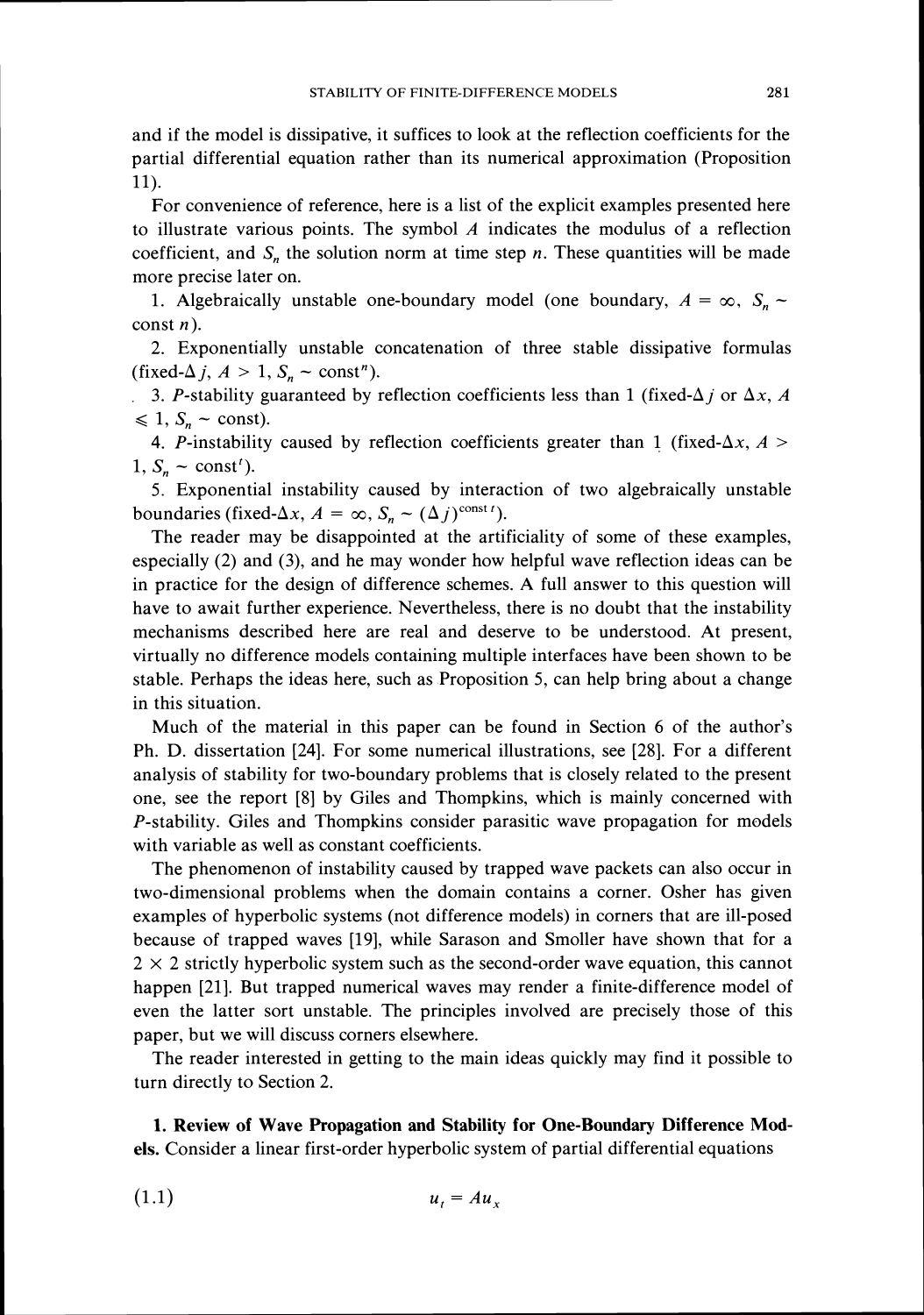with initial data

$$
(1.2) \qquad \qquad u(x,0) = f(x)
$$

Here  $u(x, t)$  and  $f(x)$  are N-vectors, A is a constant  $N \times N$  matrix, and the spatial domain is **R**. The statement that  $(1.1)$  is hyperbolic means that A has real eigenvalues  $\{\mu_n\}, 1 \leqslant \nu \leqslant N$ , and a complete set of associated eigenvectors  $\{U_n\}$ . It follows that if  $\xi \in \mathbb{R}$  is an arbitrary *wave number*, then (1.1) admits N linearly independent solutions of the form  $u(x, t) = U \exp(i(\omega t + \xi x))$ , namely the waves

$$
(1.3) \t u(x, t) = Un e^{i(\omega_r(\xi)t + \xi x)}
$$

with  $\omega_{\nu}(\xi) = \mu_{\nu}\xi$ .  $\omega_{\nu}$  is called the *frequency* of (1.3), and the *N*-valued linear function  $\omega = \omega(\xi)$  is the *dispersion relation* for (1.1). Each wave (1.3) propagates uniformly with no change in shape at the velocity  $-\mu_{n}$ , hence leftward or rightward depending on whether  $\mu_{\nu}$  is positive or negative, respectively.

Since the vectors  $U_{\nu}$ , span  $\mathbb{R}^{N}$ , any  $f \in L^{2}(\mathbb{R}^{N})$  can be written as a Fourier integral with respect to  $\xi$  of waves (1.3). It follows, by Parseval's theorem, that  $||u(\cdot, t)||$  is constant with respect to *t;* a fortiori, for any fixed *t* one has

$$
\|u(\cdot,t)\| \leqslant \mathrm{const} \|f\|,
$$

which is to say,  $(1.1)$ – $(1.2)$  is *well-posed in L*<sup>2</sup>. Related well-posedness bounds continue to hold under reasonable assumptions if *(1.1)* is given a zeroth-order term  $Bu$ , an inhomogeneous term  $F(x, t)$ , or variable coefficients, although in these circumstances some growth at a bounded rate in *t* must be permitted. For simplicity, we will ignore these possibilities.

Let *u* be approximated by a vector grid function  $v_i^n = v(jh, nk) \approx u(jh, nk)$ , where *k* is the *time step* and *h* is the *space step*.  $\{v_i^n\}$  will be determined iteratively as the solution of an  $s + 2$ -level finite-difference formula

(1.5) 
$$
Q_{-1}v^{n+1} = \sum_{\sigma=0}^{s} Q_{\sigma}v^{n-\sigma},
$$

where each  $Q_{\sigma}$  is a spatial finite-difference operator with constant matrix coefficients of dimension  $N \times N$ . Let Q be a name for (1.5). As with the differential equation, one can show that  $Q$  admits solutions

(1.6) 
$$
v_j^n = Ve^{i(\omega t + \xi x)}, \qquad x = jh, t = nk, V \in \mathbf{R}^N.
$$

For each  $\xi \in \mathbf{R}$ , in fact it permits in general not N but  $(s + 1)N$  distinct values of  $\omega$ , whose relation to  $\xi$  constitutes the *dispersion relation* for (1.5). These values depend nonlinearly on  $\xi$ , and they are not necessarily real. A solution with  $\xi \in \mathbb{R}$ and Im  $\omega > 0$  decays with *t*, but a solution with  $\xi \in \mathbf{R}$  and Im  $\omega < 0$  grows at the rate  $e^{\int Im \omega t}$  = const<sup>n</sup>, and if Q admits a solution of this kind, it is unstable. On the other hand, if there are no such growing modes, and if any modes with  $\xi$ ,  $\omega \in \mathbf{R}$  are nondefective in a sense we will not go into, then  $Q$  is stable. Thus, stability for a constant coefficient finite-difference model on an unbounded domain can be investigated by a fairly straightforward process of Fourier analysis. For details, see  $[20]$ .

Let Q be stable and admit a solution (1.6) with  $\xi$ ,  $\omega \in \mathbb{R}$ . It can be shown that the dispersion relation for (1.5) determines a function  $\tilde{\omega} = \tilde{\omega}(\tilde{\xi})$  for  $\tilde{\xi}$ ,  $\tilde{\omega}$  in a neighborhood of  $\xi$ ,  $\omega$  [27, Lemma 3.2], and that the energy associated with the wave (1.6)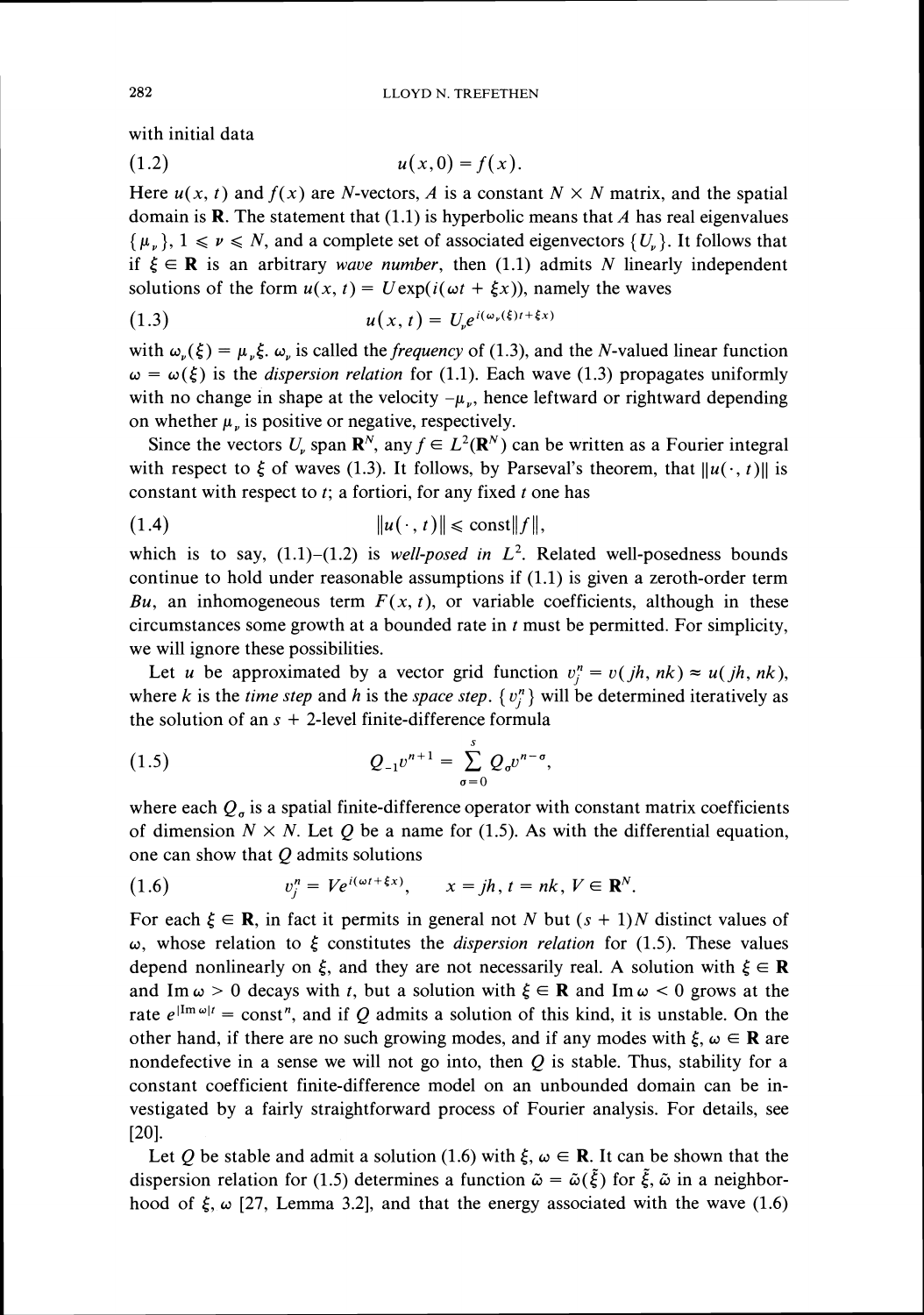propagates at the *group velocity* 

propagates at the *group velocity*  
(1.7) 
$$
C(\xi, \omega) = -\frac{d\tilde{\omega}}{d\xi}(\xi, \omega).
$$

The precise meaning of this statement is asymptotic: if Q is given initial data  

$$
f_j^{\sigma} = \phi(x - Ct)V e^{i(\omega t + \xi x)}, \qquad 0 \le \sigma \le s, t = \sigma k, x = jh,
$$

for some smooth function  $\phi$ , then the solution at a later time will be

$$
v_i^n \approx \phi(x - Ct)V e^{i(\omega t + \xi x)}
$$

with the approximation becoming better as  $\phi$  is made smoother. See, for example, Lemma *5.1* of *[27].* 

*Example 1.* As an example, consider the leap frog (LF) model

(1.8) 
$$
v_j^{n+1} = v_j^{n-1} + \lambda (v_{j+1}^n - v_{j-1}^n), \qquad \lambda = \frac{k}{h} = \text{const},
$$

of  $u_t = u_x$ . By inserting  $v(x, t) = e^{i(\omega t + \xi x)}$ , one finds that the dispersion relation is (1.9)  $\sin \omega k = \lambda \sin \xi h$ .

Differentiation leads to the group velocity formula

(1.10) 
$$
C(\xi, \omega) = -\frac{\cos \xi h}{\cos \omega k}.
$$

Thus a well-resolved wave, i.e., one with  $\xi h$ ,  $\omega k \approx 0$ , propagates under LF with group velocity  $C \approx -1$ . On the other hand, LF also admits many waves with  $\xi h$  or  $\omega k$ not small. The extreme cases are the "parasitic" solutions  $(\xi, \omega) = (\pi/h, 0), (0, \pi/k)$ , and  $(\pi/h, \pi/k)$ , which by (1.10) have group velocities  $+1$ ,  $+1$ , and  $-1$ , respectively. For the first two of these, the sign of *C* reveals that energy propagates in the physically wrong direction. In fact, for each sufficiently small frequency  $\omega \in \mathbf{R}$ , (1.9) gives two distinct wave numbers  $\xi$  in the fundamental range  $[-\pi/h, \pi/h]$ , and by *(1.10),* one of the corresponding waves propagates leftwards and the other propagates rightwards. See [25] or [30] for illustrations.  $\square$ 

Returning to the general model Q of *(1.5),* let us change the notation and rewrite *(1.6)*in the more convenient form

(1.11) 
$$
v_j^n = V\kappa^j z^n, \quad \kappa, z \in \mathbb{C} - \{0\},
$$

where  $\kappa = e^{i\xi h}$  and  $z = e^{i\omega k}$ . (For full generality one must permit a further multiplicative factor  $i^{\delta}$  to represent certain defective modes. Such modes are rarely important in practice, however, so in all of what follows we assume  $\delta = 0$ , although the results remain valid in the general situation. The reader is referred to [27] for more complete details.) A solution (1.11) with  $|\kappa| = |z| = 1$  and  $C \le 0$  (resp.  $\ge 0$ ) will be called *leftgoing* (resp. *rightgoing).* For obvious geometric reasons it also makes sense to say that a solution with  $|z| \ge 1$  is *leftgoing* if  $|\kappa| > 1$  and *rightgoing* if  $|k| < 1$ . It can be shown under reasonable assumptions (see [10]) that for any *z* with  $|z| \ge 1$ , Q admits a family of  $R = NI$  linearly independent rightgoing and  $L = Nr$ linearly independent leftgoing solutions *(1.11),*where *1* and *r* denote the numbers of grid points to the left and right of center, respectively, covered by the stencil of  $Q$ [27, Section 3]. Therefore, the general solution to (1.5) of the form  $v_i^n = z^n \phi_i$  is a linear combination

$$
v_j^n = z^n \sum_{m=1}^{R+L} \alpha_m V_m \kappa_m^j.
$$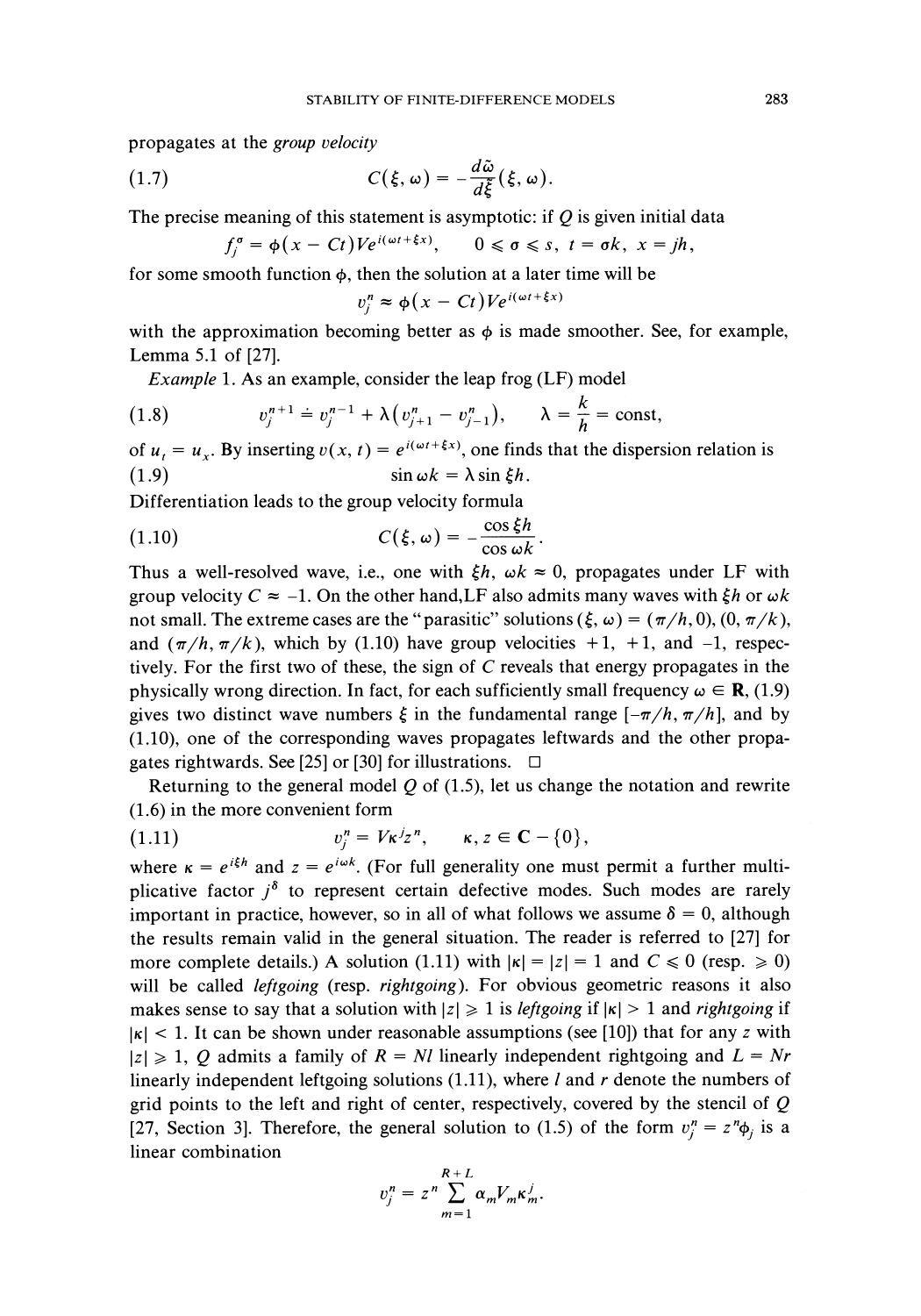If we relabel  $\alpha$ , *V*, and  $\kappa$  by  $\beta$ , *W*, and  $\mu$  for leftgoing components, this becomes

(1.12) 
$$
v_j^n = z^n \sum_{m=1}^R \alpha_m V_m \kappa_m^j + z^n \sum_{m=1}^L \beta_m W_m \mu_m^j.
$$
  
(RIGHTGOING) (LEFTGOING)

We emphasize that the leftgoing and rightgoing waves in this sum have very little to do with the waves admitted by the original equation *(1.1).* 

Let a left-hand boundary be introduced at  $x = 0$ , so that the spatial domain becomes **R**<sup>+</sup> and *j* is restricted to  $j \ge 0$ . Now (1.1) must be supplemented by as many additional scalar boundary conditions as there are inflowing characteristics at  $x = 0$ , and if this is done in the natural way, well-posedness is guaranteed *[13].*But we pass over these details and consider the finite-difference model. Regardless of the characteristics of (1.1), (1.5) will have to be supplemented by  $R = NI$  additional boundary conditions, one for each rightgoing numerical solution component. For simplicity, we take these to be homogeneous and of the form

$$
(1.13) \t v_j^{n+1} = \sum_{\sigma=-1}^{M_1} \sum_{i=0}^{M_2} \gamma_{i\sigma} v_i^{n-\sigma}, \t 0 \le j \le l-1
$$

for some integers  $M_1$  and  $M_2$  and  $N \times N$  matrices  $\gamma_{i\sigma}$ . Let  $\overline{Q}$  be a name for the initial-boundary value problem model *(l.5), (1.13).* 

In practice, it can easily happen that  $\overline{Q}$  is unstable. A theory of such instability was developed a decade ago by Kreiss, Osher, and others, and described at length in the well-known paper [10] by Gustafsson, Kreiss, and Sundström-henceforth "GKS". In *[26]* and *[27]* the Kreiss/Osher theory has been given the following interpretation. If  $|z| \ge 1$  is fixed, then the general superposition (1.12) of leftgoing and rightgoing waves does not satisfy *(1.13),* and hence is not a solution to Q. Instead, (1.13) can be thought of as a set of  $R = NI$  *reflection conditions* relating rightgoing to leftgoing waves at the boundary. These conditions are obtained by substituting (1.12) in (1.13) and then collecting terms in  $\alpha_m$  and  $\beta_m$ , so that one gets

(1.14) 
$$
E(z)\begin{bmatrix} \alpha_1 \\ \vdots \\ \alpha_R \end{bmatrix} = D(z)\begin{bmatrix} \beta_1 \\ \vdots \\ \beta_L \end{bmatrix}
$$

for some  $R \times R$  matrix  $E(z)$  and  $R \times L$  matrix  $D(z)$ . For most z,  $E(z)$  will be nonsingular, and *(1.14)* determines the reflected wave coefficients as a bounded function of the incident ones. If we write  $A = E^{-1}D$ , so that  $A(z)$  is the  $R \times L$ *reflection matrix* for the given boundary conditions, then this function has the form

(1.15) 
$$
\alpha = A(z)\beta = [E(z)]^{-1}D(z)\beta.
$$

(This  $A(z)$  has nothing to do with the coefficient matrix of (1.1).) However, it may happen that for some  $|z_0|\geq 1$ ,  $E(z_0)$  is singular, and in this case (1.14) permits a solution consisting of rightgoing waves in the absence of leftgoing waves. This will cause instability. If in this situation  $A(z)$  is unbounded as  $z \rightarrow z_0$ , then an *infinitereflection coefficient* exists at  $z_0$ , and the instability will be particularly severe [27].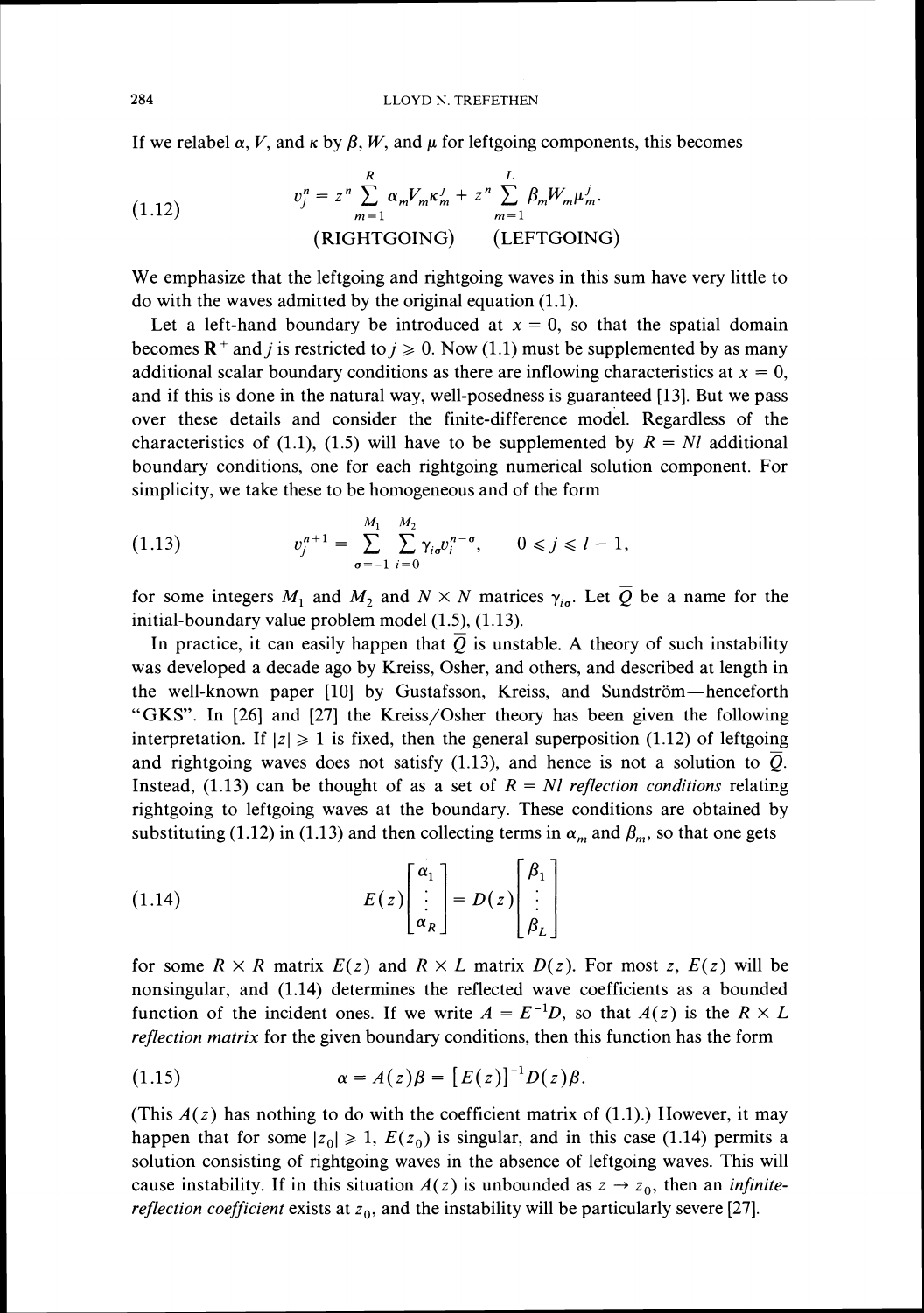Thus the Kreiss/Osher theory leads to the following "GKS stability theorem":

PROPOSITION 1 [10], [27]. *The initial-boundary value problem model Q is GKS-unstable if and only if*  $E(z)$  *is singular for some*  $|z| \ge 1$ *. Equivalently, it is GKS-unstable if and only if for some*  $|z| \ge 1$  *it admits a nonzero solution*  $v_i^n = z^n \phi_i$  (1.12) *consisting entirely of rightgoing wave components.* 

*Proof.* See [27] for a precise statement and proof.  $\Box$ 

The notion of "GKS-stability" employed in this result is a fairly complicated one given as Definition 3.3 in [lo]. See [27] for a discussion of its meaning. For the remainder of this paper "stable" means "GKS-stable", except where otherwise stated.

*Example* 1, *continued.* To return to the previous example, suppose LF is applied on  $x \geq 0$  with the numerical boundary condition

$$
(1.16) \t\t v_0^{n+1} = v_1^{n+1}
$$

In  $\kappa$ , z notation, the dispersion relation (1.9) and group velocity (1.10) for LF are

(1.17) 
$$
z - \frac{1}{z} = \lambda \left( \kappa - \frac{1}{\kappa} \right), \qquad C = -\frac{\kappa + 1/\kappa}{z + 1/z},
$$

and (1.16) imposes the additional condition  $\kappa = 1$ . One sees immediately that the wave  $(\kappa, z) = (1, -1)$ , i.e.,  $v_i^n = (-1)^n$ , satisfies both the interior formula and the boundary condition and has  $C > 0$ . Therefore, by Proposition 1, the model (1.8), (1.16) is unstable. By contrast, the condition  $v_0^{n+1} = v_1^n$  is satisfied by no rightgoing solutions to LF, so with this boundary condition LF would be stable.

This example is one of those with an infinite reflection coefficient. To see this, note that for each  $|z| \ge 1$ , (1.17) gives two values of  $\kappa$  related by  $\kappa_2 = -1/\kappa_1$ . Let these be denoted by  $\kappa$  and  $\mu$ , where  $\kappa$  is the "rightgoing" value with Re  $\kappa$  Re  $z \le 0$ and  $|\kappa| \leq 1$ , for which  $C \geq 0$  if  $|\kappa| = 1$ , and  $\mu$  is the "leftgoing" one with Re  $\kappa$  Re  $z \geq 0$ and  $|\kappa| \ge 1$ . Then for this problem the superposition (1.12) takes the form  $v_i^n = \alpha \kappa^j$  $+ \beta \mu^{j}$ . To calculate the reflection coefficient we substitute this in (1.16) and obtain  $\alpha + \beta = \alpha \kappa + \beta \mu$ , that is,  $\alpha = A\beta$  with

(1.18) 
$$
A(z) = -\frac{1-\mu}{1-\kappa}.
$$

This quotient becomes infinite when  $z = -1$ ,  $\kappa = 1$ ,  $\mu = -1$ .

The unstable behavior of this difference model is illustrated in Figures 4.1-4.2 and Figures 5.1–5.4 of [24] and in Figures 3, 4 of [27].  $\Box$ 

**2. Two Interfaces Separated By a Fixed Number of Grid Points**  $\Delta j$ **. The stability** result of Proposition 1 is illustrated in Figure 1. If a set of numerical waves reflects at a boundary with a gain in amplitude, as in Figure la, this does not constitute instability. It may force the constant in a discrete estimate analogous to (1.4) to be large, but it does not preclude the existence of such an estimate. On the other hand, if the boundary can produce radiated energy in the presence of no incident energy at all, as in Figure lb, then it is unstable.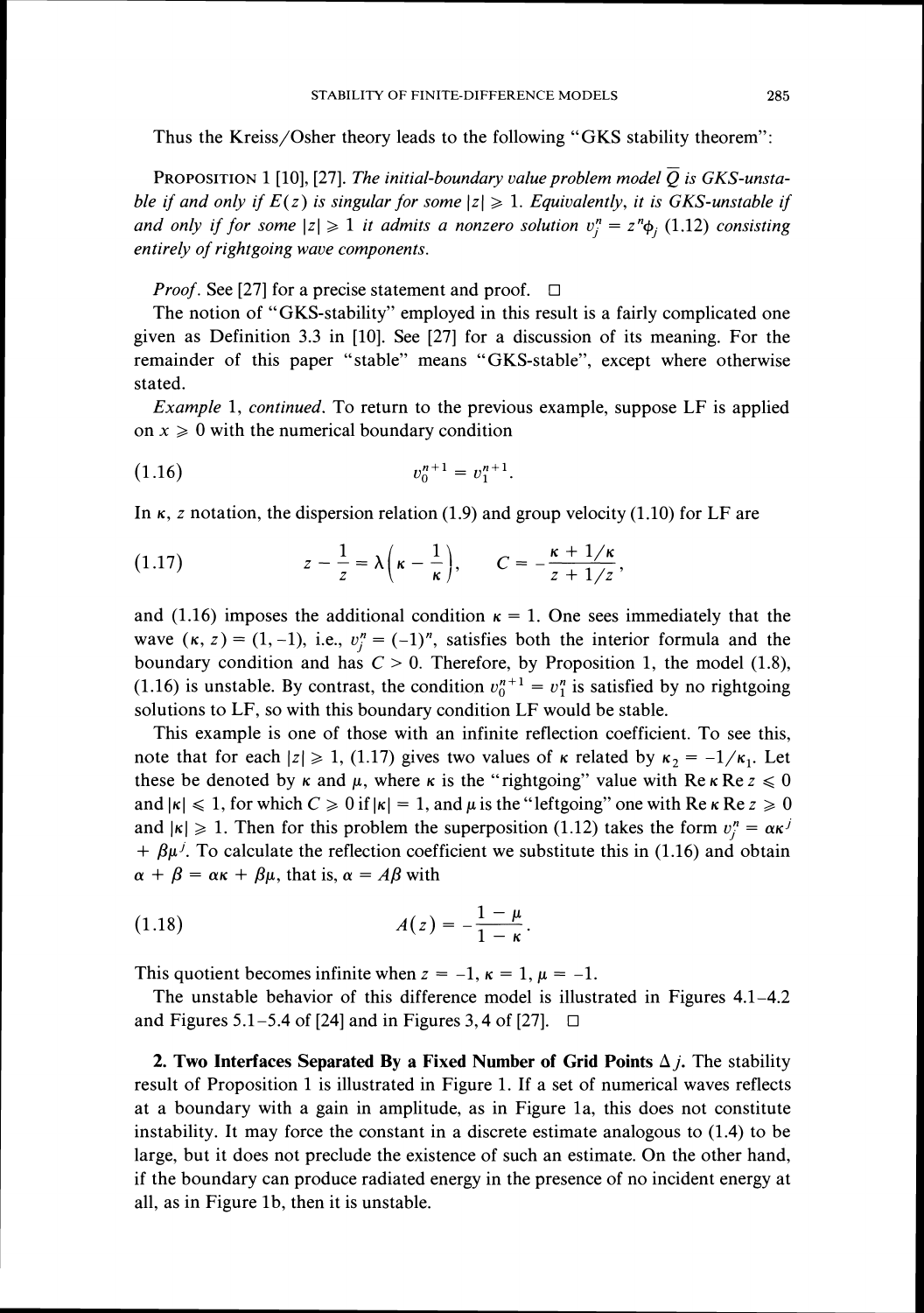

FIGURE 1

*Stable and unstable solutions z<sup>n</sup>φ<sub>i</sub> at a left-hand boundary* 



FIGURE<sub>2</sub> *Stable and unstable solutions z*<sup>n</sup> $\phi$ , *at an internal interface* 

Suppose now that  $\overline{Q}$  is a model containing not a boundary but an internal interface of some kind separating two difference schemes  $Q_$  and  $Q_+$  (possibly identical). The interface might be a complicated structure extending over several grid points, or it might be simply an abrupt change of coefficient, of difference formula, or of mesh size. It is plausible that the picture should change to that of Figure 2:  $\overline{Q}$  is unstable if and only if it permits a solution  $z^n\phi_i$ , that is outgoing from the interface on both sides. This conclusion can be derived rigorously from Proposition 1 by folding the interface problem into an initial-boundary value problem for a system of equations of twice the original size [3], [5], [6], [16], [24].

Reflection equations for an internal interface analogous to  $(1.14)$ – $(1.15)$  for a boundary can be obtained by the same folding idea. For each  $|z| \geq 1$ , there are  $R^-+ L^+$  linearly independent waves that may be incident at the interface from both sides, and  $L^+ + R^+$  that may be radiated. The full reflection equation is the linear system describing how the coefficients of these wave components are related,

(2.1) 
$$
E(z)\begin{bmatrix} \beta_1^- \\ \vdots \\ \beta_{L^-}^- \\ \alpha_1^+ \\ \vdots \\ \alpha_{R^+}^+ \end{bmatrix} = D(z) \begin{bmatrix} \alpha_1^- \\ \vdots \\ \alpha_{R^-}^- \\ \beta_1^+ \\ \vdots \\ \beta_{L^+}^+ \end{bmatrix},
$$

where E and D are matrix functions of dimensions  $(L^+ + R^+) \times (L^+ + R^+)$  and  $(L^+ + R^+) \times (R^- + L^+)$  (cf. (1.14)). However, in this paper we will only need the response of an interface on one side to a wave incident on that side. The corresponding reflection equation is the projection of (2.1) onto a one-sided domain and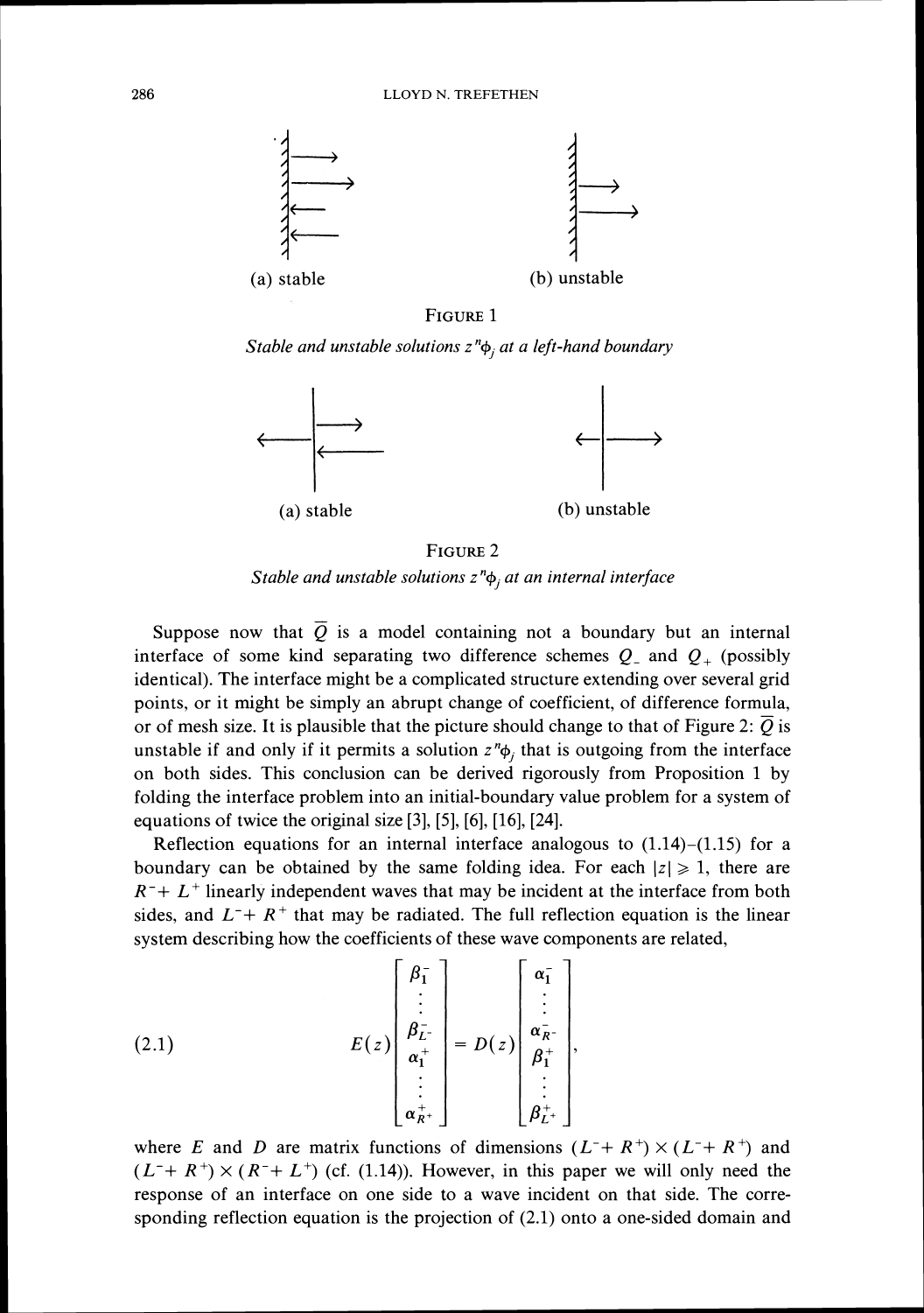range. In the case of incidence on the right, for example. it has the form

(2.2) 
$$
E(z)\begin{bmatrix} \alpha_1^+ \\ \vdots \\ \alpha_{k}^+ \end{bmatrix} = D(z)\begin{bmatrix} \beta_1^+ \\ \vdots \\ \beta_{L^+}^+ \end{bmatrix},
$$

where E is  $R^+ \times R^+$  and D is  $R^+ \times L^+$ . When  $E(z)$  is nonsingular, (2.2) can be solved to yield and equation analogous to  $(1.15)$ ,

$$
\alpha^+ = A(z)\beta^+,
$$

where *A* is  $R^+ \times L^+$ . Note that although wave modes on the left of the interface do not appear in (2.3). the projection process by which this equation is obtained imposes the condition that the wave energy on the left is nonzero in the leftgoing components only. In other words (2.2)-(2.3) describes the response of the interface to energy incident on the right.

Now consider a finite-difference model  $\overline{Q}$  with p interfaces located at grid points  $j = j_1, \ldots, j_p$ , and write  $\Delta j = j_p - j_1$ . (To be precise, each  $j_p$  is a half-integer, with one difference formula applied on  $j_{\nu-1} < j < j_{\nu}$  and another on  $j_{\nu} < j < j_{\nu+1}$ ,  $j \in \mathbb{Z}$ .) In this section, the indices  $j_{\nu}$  are to be kept fixed as  $h, k \rightarrow 0$ , and we recognize this assumption by calling  $\overline{Q}$  a model of "fixed- $\Delta j$ " type. As mentioned in the Introduction, a fixed- $\Delta j$  problem might come up in the analysis of adaptive mesh-refinement procedures, or with any boundary or interface discretization that involves more than two distinct difference formulas. We obtain the following stability criterion:

PROPOSITION 2.*A fixed-A* j *multi-interface finite-difference model is unstable if and only if for some*  $|z| \ge 1$  *it admits a nonzero solution*  $z^n\phi$ *, containing only leftgoing waves to the left and rightgoing waves to the right of all interfaces.* 

*Proof.* The situation is illustrated in Figure 3. For a proof, one can relabel the grid points so that the interval from  $j_1$  to  $j_p$  becomes one complicated interface separating the two regions  $j < j_1$  and  $j > j_p$ . Then the folding argument mentioned above for a single interface applies.  $\Box$ 

*Remark.* In the case of an initial-boundary value problem with a boundary at the left. say, the region to the left of the interfaces in Proposition 2 becomes finite in extent (or possibly empty, depending on labeling), so in principle one should not restrict the search for unstable modes to solutions that are leftgoing there. But in this region the difference formula is necessarily one-sided, which implies. under the usual assumptions, that it admits leftgoing waves only for  $|z| \geq 1$ . Therefore the change is vacuous.

From the wave propagation point of view the following result should now be unsurprising.

**PROPOSITION** 3. For the stability of a fixed- $\Delta j$  multi-interface model, it is not *sufficient that the individual interfaces be stable.* 

*Remark.* Stability of the individual interfaces is presumably not necessary. either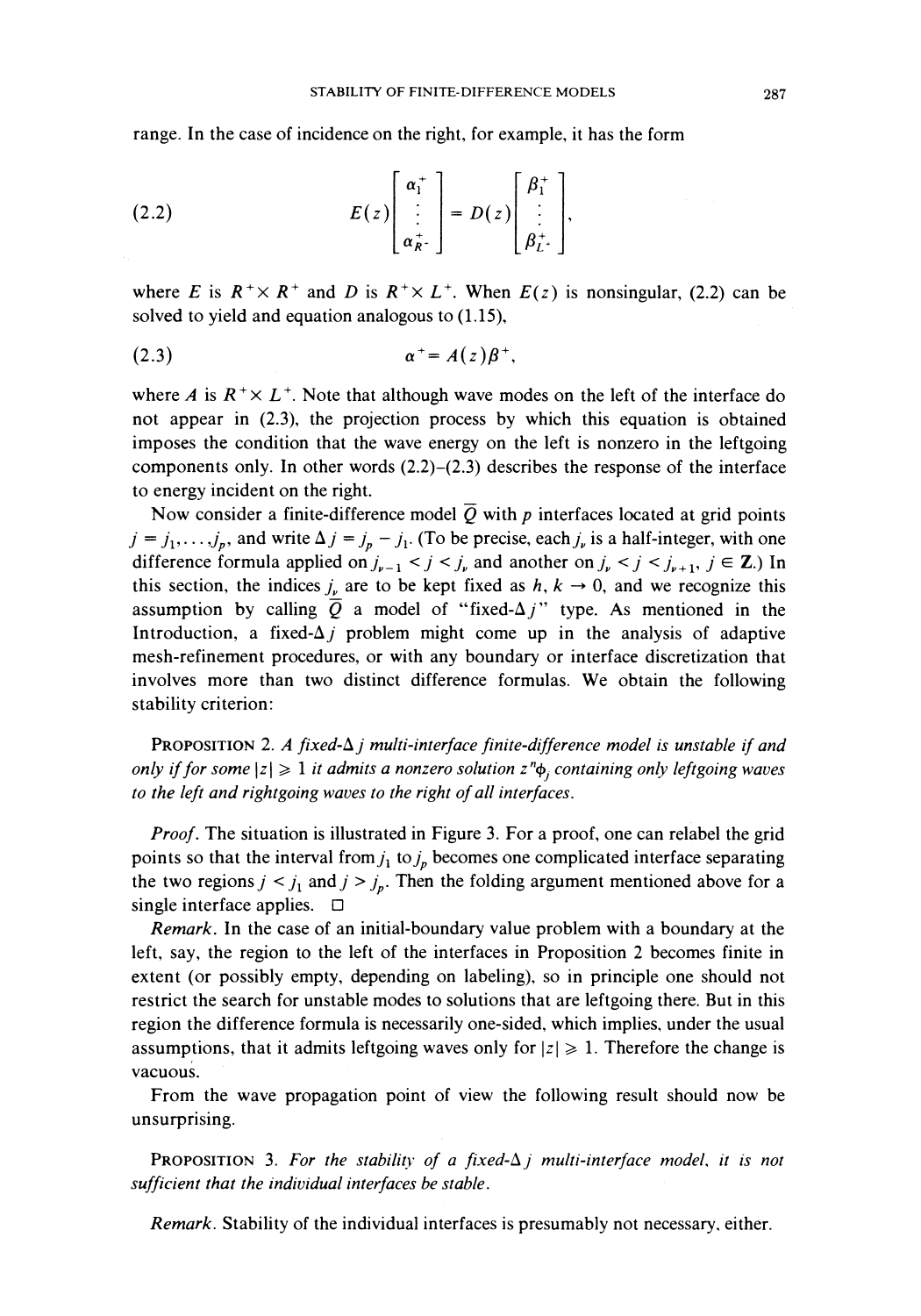

#### FIGURE 3

*Unstable multi-interface solutions*  $z^n\phi_i$  *at an interior interface and at a boundary* 



FIGURE 4 *The concatenation of stable interfaces may be unstable* 

*Proof.* The proof consists of exhibiting Example 2, below, but the idea behind it is indicated in Figure 4. Imagine two interfaces at which waves can reflect with a reflection coefficient greater than 1. When these are placed together, it might happen that the reflected wave from each interface serves to stimulate the reflected wave from the other. A process of reflection back and forth will then ensue in whlch at each circuit, the amplitude grows by a factor const  $> 1$ . Since one circuit takes only a fixed number of time steps, this process will cause growth at a rate  $||v^n|| = \text{const}^n$ , which is an explosive instability.  $\square$ 

*Example 2. Let*  $u_t = u_x$  on  $x \ge 0$  be modeled by an "interior" formula for  $j \ge 2$ combined with additional boundary formulas at  $j = 0$  and  $j = 1$ . The interior formula is an upstream difference with some added dissipation:

$$
(2.4) \t v_j^{n+1} = v_j^n + \lambda \bigl(v_{j+1}^n - v_j^n \bigr) + \frac{9\lambda}{8} \bigl(v_{j+1}^n - 2v_j^n + v_{j-1}^n \bigr), \t j \geq 2.
$$

The formula at  $j = 0$  is a linear combination of upstream differences:

(2.5) 
$$
v_0^{n+1} = v_0^n + \frac{\lambda}{8} \left( \frac{v_2^n - v_0^n}{2} \right) + \frac{7\lambda}{8} \left( \frac{v_3^n - v_0^n}{3} \right).
$$

At  $j = 1$  we use a leapfrog formula with some added dissipation:

$$
(2.6) \t v_1^{n+1} = v_1^{n-1} + \lambda (v_2^n - v_0^n) + \varepsilon (v_2^{n+1} - 2v_1^{n+1} + v_0^{n+1}).
$$

It is verified in Section 6.3 of [24] that if  $\lambda = \frac{1}{8}$  and  $\varepsilon = 1036/83205$ , then (2.4)–(2.6) is exponentially unstable, admitting a solution  $v_j^n = z^n \phi_j$  with  $z = 129/128$ . The eigensolution  $\phi$  has the form  $(\frac{1}{4},1,\frac{1}{2},\frac{1}{4},\frac{1}{8},\ldots)$ , and can be viewed as the superposition of leftgoing and rightgoing waves represented in Figure 3b. A numerical experiment confirms that  $(2.4)$ – $(2.6)$  is highly unstable and blows up like  $(129/128)^n$  $[24]$ .  $\Box$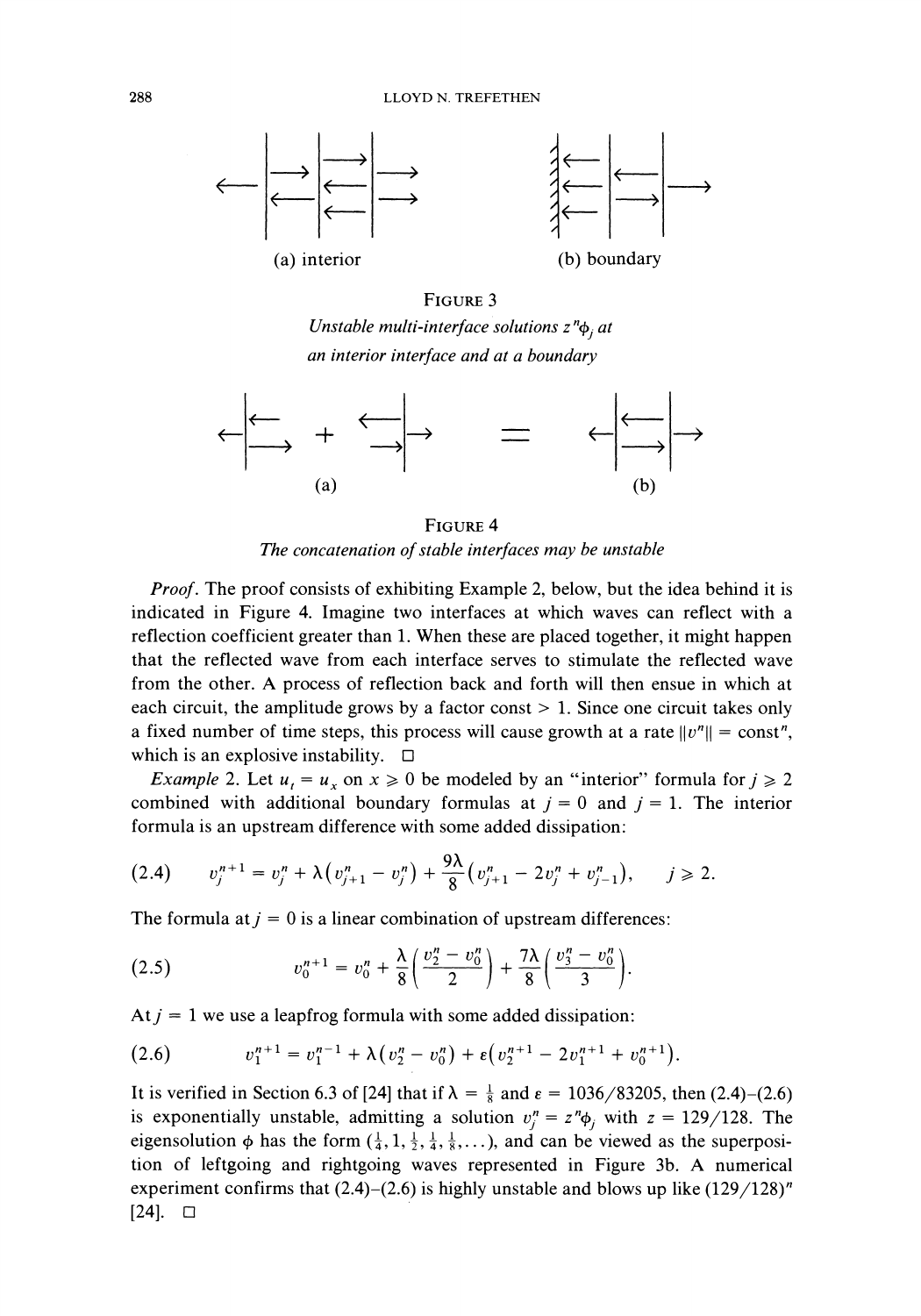We have chosen such an unwieldy example because it is contrived to have a special additional property: all of the formulas (2.4)-(2.6) are *dissipative.* This is of interest because, as a matter of practical experience, dissipativity often ensures stability. For the case of a single interface, it has been proved by Ciment [6] (for interfaces) and later by Goldberg and Tadmor 191 (for boundaries) that under reasonable hypotheses, this is always true. See also Section 6.2 of [24]. Later, it was claimed by Oliger 1171 that the same must hold with multiple interfaces. However, the example above shows this is not so. We formulate this conclusion as a new proposition:

**PROPOSITION 4.** In a fixed- $\Delta j$  model with two or more interfaces, such as an *initial-boundary value problem model with distinct boundary conditions at*  $j = 0$  *and*  $j = 1$ , *dissipativity of each individual difference formula is not sufficient to ensure stability.* 

It would, of course, be more satisfying to find an illustration of this principle that was somewhat realistic.

Example 2 also serves to illustrate another (weaker) stability principle. In some circles, where the Kreiss/Osher theory is considered too complicated for practical work, the "von Neumann" or "Fourier method" for heuristic stability analysis is used instead. Ths idea, proposed by Trapp and Ramshaw [23] (not by von Neumann), is to check the numerical boundary formulas for amplification factors greater than 1just as if they were interior formulas, and hope that if there are none such, the model will be stable. In general, there is little reason to expect this procedure to work, and indeed the heuristic justification of it by Trapp and Ramshaw is not really valid. Yet because of the algebraic simplicity of the difference formulas usually encountered, the idea is surprisingly reliable in practice 1221. In particular, for a dissipative difference model with a solvable boundary condition applied at a single point, it can readily be shown that the Fourier condition is sufficient for stability [9].

But Example 2 confirms that the same does not hold when there is more than one boundary condition:

PROPOSITION 4'. In an initial-boundary value problem model involving distinct *boundary conditions at*  $j = 0$  *and*  $j = 1$ *, the "von Neumann method" of boundary condition analysis is not sufficient to ensure stability.* 

If the stability of each interface individually is not enough for a general stability test, what is? The unfortunate answer is that for a complete analysis one must investigate all possible modes  $z^n\phi_i$ , suggested by Propositions 1 or 2 to see if they satisfy the boundary conditions. The difficulty with ths computation is that its size grows with the total width of the interface region: one must study a matrix function  $E(z)$  of dimension approximately  $\Delta j$  in the scalar case,  $N \Delta j$  in general. The required investigation can be prohibitively difficult.

However, various sufficient but not necessary conditions for stability can be derived that involve the interfaces individually. Consider the two-interface model  $\overline{Q} = Q_{\perp}|Q_0|Q_+$  illustrated in Figure 5. Here  $Q_{\perp}, Q_0$ , and  $Q_+$  are constant-coefficient difference formulas with stencil parameters  $\{l_-, r_-\}, \{l, r\}, \{l_+, r_+\}, \text{and } j_1 \text{ and } j_2 \text{ are}$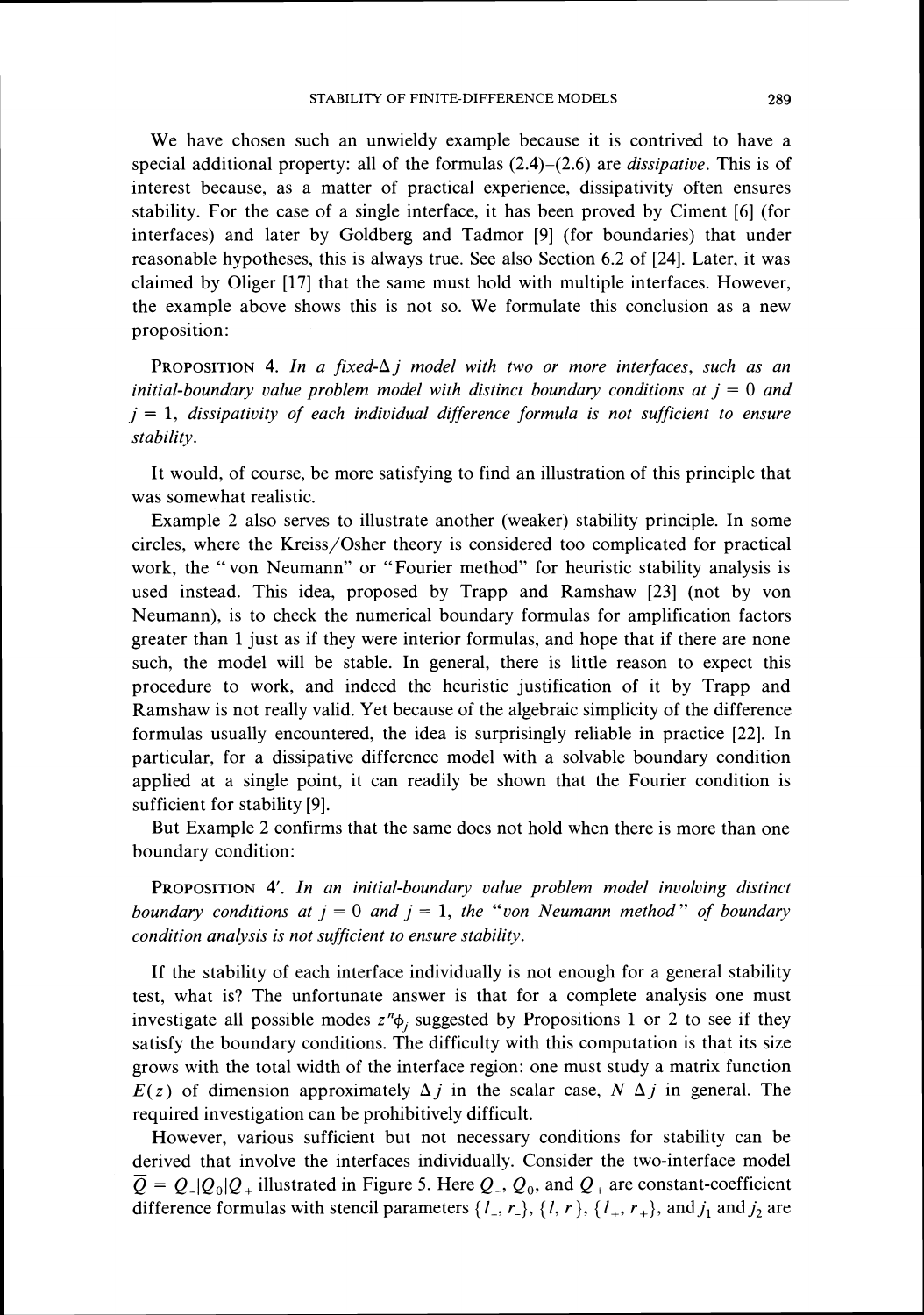FIGURE5

Two-interface model

half-integers with  $\Delta j = j_2 - j_1 \ge 1$ . The interface at  $j_1$  consists simply of an abrupt change from  $Q_{-}$  applied for  $j < j_1$  to  $Q_0$  applied for  $j > j_1$ , and similarly at  $j_2$ . We assume that each interface  $Q_-|Q_0|$  and  $Q_0|Q_+$  is individually stable, and seek a condition to ensure that no unstable solution  $z^n\phi_i$  of Q with  $|z|\geq 1$  (as in Figure 4b) can exist. To ensure decoupling of  $Q_{-}$  and  $Q_{+}$ , we assume further  $r_{-} \le r + \Delta j$  and  $l_{+} \leq l + \Delta j$ .

Let  $Q_0$  admit R rightgoing and L leftgoing solutions, labeled as in (1.12). Let  $K(z)$ and  $M(z)$  be the  $R \times R$  and  $L \times L$  nonsingular matrices

$$
K(z) = \text{diag}(\kappa_1,\ldots,\kappa_R), \qquad M(z) = \text{diag}(\mu_1,\ldots,\mu_L),
$$

and let V and W be the  $N \times R$  and  $N \times L$  matrices with columns  $V_m$  and  $W_m$ ,

$$
V(z) = (V_1, \ldots, V_R), \qquad W(z) = (W_1, \ldots, W_L).
$$

Then (1.12) can be rewritten

(2.7) 
$$
v_j^n = z^n \Big[ V(z) K(z)^j \alpha + W(z) M(z)^j \beta \Big].
$$

By definition of V, K, W, and M, this expression satisfies  $Q_0$  for all j, regardless of  $\alpha$ and  $\beta$ . Conversely, a function  $v_i^n = z^n \phi_i$  satisfies  $Q_0$  for  $j_1 < j < j_2$  only if it has a representation (2.7) valid in  $j_1 - l < j < j_2 + r$  for some  $\alpha$  and  $\beta$ . The question is, for which  $\alpha$  and  $\beta$ , if any, can a function  $v_i^n$  defined by (2.7) in  $j_1 - l < j < j_2 + r$  be extended to a solution of Q for all j that is leftgoing in  $j < j_1$  and rightgoing in  $j > j_2$ ? The answer is: for precisely those  $\alpha$ ,  $\beta$  satisfying the reflection equations

$$
\alpha = A_1 \beta, \qquad \beta = A_2 \alpha,
$$

where  $A_1$  is an  $R \times L$  matrix as in (2.3) relating  $\alpha$  to  $\beta$  at the  $Q_1 Q_0$  interface, and  $A_2$  is an  $L \times R$  matrix relating  $\beta$  to  $\alpha$  at  $Q_0 | Q_+$ . This follows from the construction of (2.2). The assumption that each interface is stable in isolation has permitted us to pass from the form (2.2) to (2.3), since it implies by Proposition 1 that  $E_1(z)$  and  $E_2(z)$  are nonsingular for each  $|z| \ge 1$ .

The matrix  $A(z)$  of (1.15) was effectively defined with respect to the grid point  $j = 0$ , in the sense that it is at that point where a solution (1.12) to Q has the form  $V\alpha + W\beta$  with  $\alpha = A(z)\beta$ . For the present problem, it is more natural for  $A_1$  to be defined with respect to the grid point  $j_1$ , and  $A_2$  with respect to  $j_2$ . We can accomplish this by replacing  $A_1$  in (2.8) by  $K^{-j_1}A_1M^{j_1}$  and  $A_2$  by  $M^{-j_2}A_2K^{j_2}$ . Equation (2.8) becomes

(2.9) 
$$
K(z)^{J_1} \alpha = A_1(z) M(z)^{J_1} \beta
$$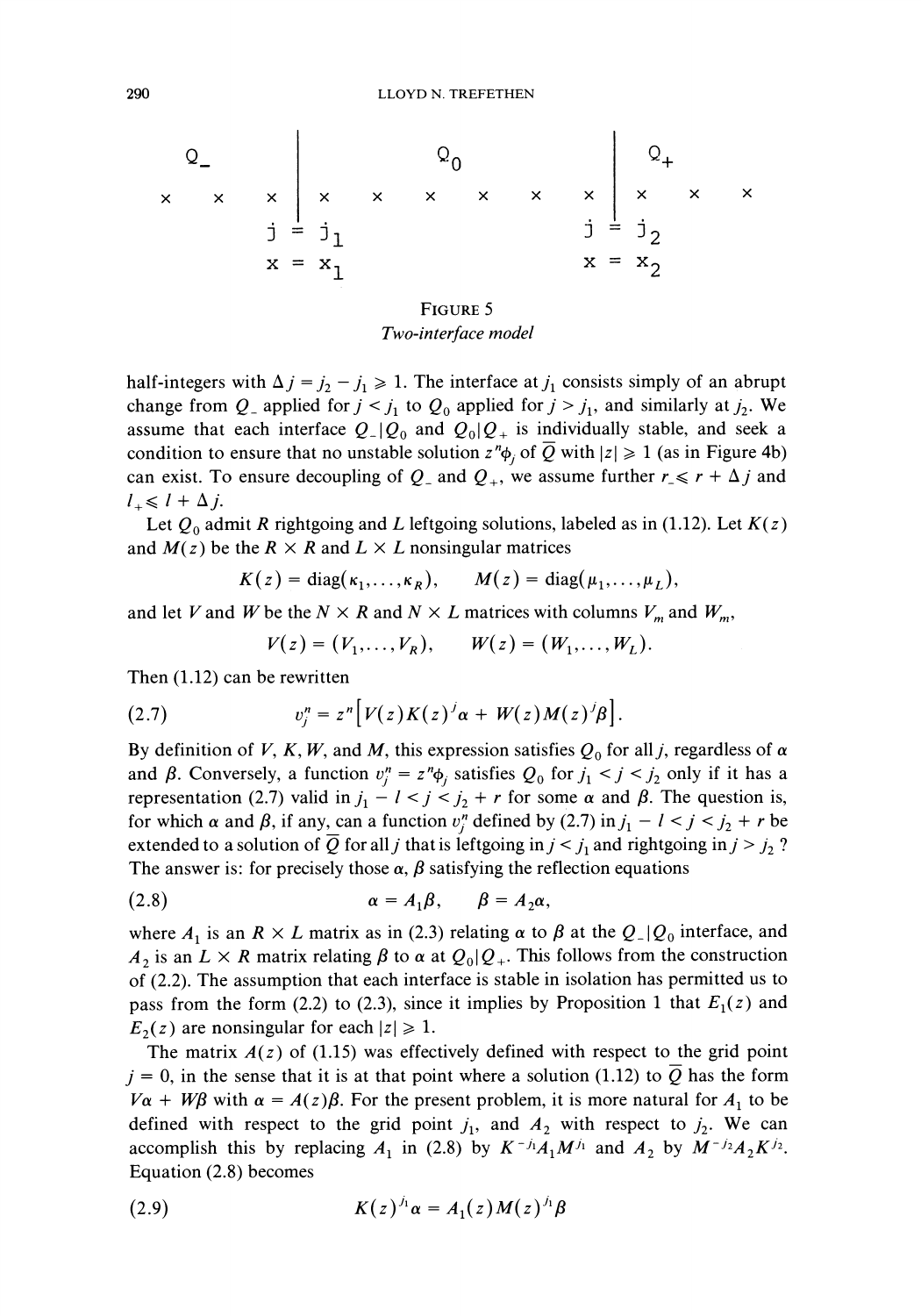and

(2.10) 
$$
M(z)^{j_2} \beta = A_2(z) K(z)^{j_2} \alpha.
$$

With this somewhat cumbersome notation it is possible to state a simple lemma on the existence of solutions  $v_i^n = z^n \phi_i$  to Q.

**LEMMA** 1. The fixed- $\Delta j$  two-interface model  $\overline{Q}$  described above admits a solution  $v_j^n = z^n \phi_j$  with  $|z| \geq 1$  consisting of outgoing waves only in  $j < j_1$  and  $j > j_2$  if and only *if the*  $L \times L$  *matrix* 

(2.11) 
$$
E_L(z) = M(z)^{-\Delta j} A_2(z) K(z)^{\Delta j} A_1(z)
$$

*has an eigenvalue 1.* 

*Proof.* Suppose  $\overline{Q}$  has a solution  $v_i'' = z''\phi_i$  of the kind described. Let  $\alpha$  and  $\beta$  be the coefficient vectors for the representation (2.7) of *v* in  $j_1 - l < j < j_2 + r$ . By definition of  $A_1$  and  $A_2$ , the equations (2.9) and (2.10) must hold. Multiplying them together gives

$$
M(z)^{j_2}\beta = A_2(z)K(z)^{\Delta j}A_1(z)M(z)^{j_1}\beta,
$$

that is,

$$
\big[M(z)^{j_1}\beta\big]=E_L(z)\big[M(z)^{j_1}\beta\big].
$$

Thus  $M(z)^{j_1} \beta$  is an eigenvector of the sort required.

Conversely, if  $E_L(z)$  has an eigenvalue 1, let  $\beta$  be  $M(z)^{-j_1}$  times a corresponding eigenvector, and define  $\alpha$  by (2.9). Then by definition of  $\beta$ , (2.10) is satisfied also, so  $\overline{Q}$  has a solution of the required kind.  $\Box$ 

Lemma 1now makes it possible to give sufficient conditions for stability based on  $A_1$  and  $A_2$  alone.

PROPOSITION 5. In the fixed- $\Delta j$  two-interface problem described above, in which *each interface individually is stable, a sufficient condition for stability is* 

$$
||A_1(z)|| \, ||A_2(z)|| < 1 \quad \text{for all } |z| \geq 1
$$

*in any norm*  $|| \cdot ||$  *subordinate to a vector norm.* 

*Remark. A<sub>1</sub> and A<sub>2</sub> are rectangular matrices, i.e., operators*  $A_1: \mathbb{C}^L \to \mathbb{C}^R$  *and*  $A_2:$  $C^R \rightarrow C^L$ . The norms in Proposition 5 are the operator norms subordinate to any norms on  $\mathbb{C}^L$  and  $\mathbb{C}^R$ , which must, however, be the same for both  $A_1$  and  $A_2$ .

*Proof.* By the definitions of rightgoing and leftgoing we have  $|K_m| \leq 1 \leq |\mu_m|$  for all *z* and *m*, hence  $||K(z)||, ||M(z)^{-1}|| \le 1$  in any norm. Together with the hypotheses and (2.11) this implies  $||E_I(z)|| < 1$  for each  $|z| \ge 1$ , which precludes the existence of the eigenvalue 1 of Lemma 1.  $\square$ 

*Example* 3. Here we reproduce a "P-stability" result of Beam, Warming and Yee [1] by considering reflection coefficients. Let  $u_t = u_x$  on [0, 1] be modeled by any of the " $A$ -stable" formulas  $Q$  of Beam and Warming, which consist of the usual three-point difference operator in *x* coupled with an A-stable linear multistep formula in  $t$ . Examples are the backward Euler and trapezoidal  $($  = Crank-Nicolson) formulas. Let the boundary conditions be  $v^{n+1} = 0$  at  $x = 1$ ,  $j = \Delta j + 1 \ge 2$ , and *q* th-order space extrapolation  $(q \le \Delta j + 1)$ 

(2.12) 
$$
(K-1)^q v_0^{n+1} = 0
$$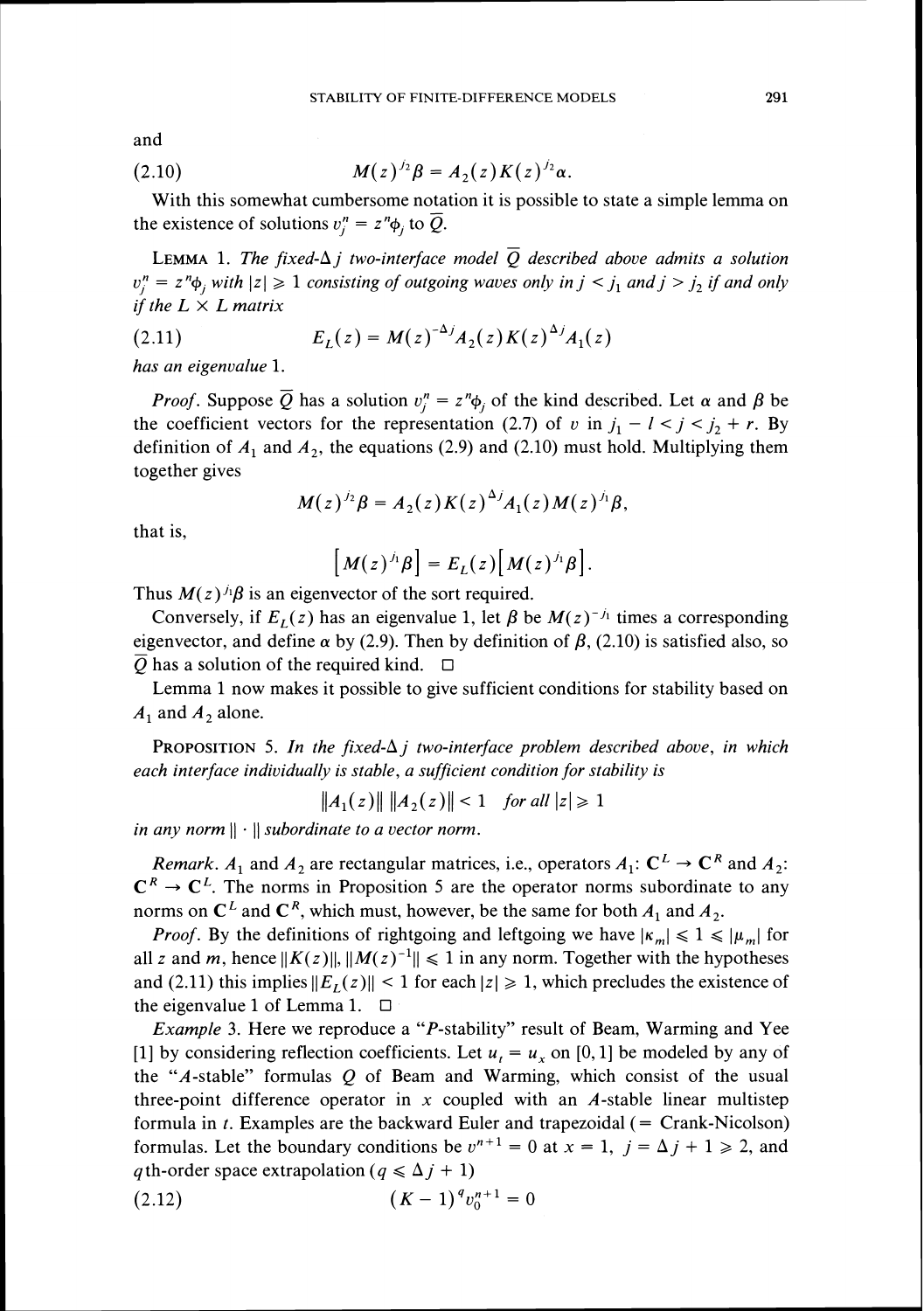at  $x = j = 0$ , where K denotes the shift operator  $Kv_i^n = v_{i+1}^n$ . We claim that for any fixed  $\Delta j$ ,  $\overline{Q}$  admits no solution  $v_i^n = z^n \phi_i$  with  $|z| > 1$ .

Since the spatial difference in Q is just  $(K - K^{-1})$ , it is readily seen that for each  $|z| > 1$ , Q admits one rightgoing wave  $z^n \kappa^j$  and one leftgoing wave  $z^n \mu^j$ , with Re  $\kappa$  < 0 < Re  $\mu$ ,  $|\kappa|$  < 1 <  $|\mu|$ , and  $\mu = -1/\kappa$ . The first inequality is derived as follows in Theorem 2.4.1 of [24]. If Q is A-stable, then Re( $\kappa - 1/\kappa$ )  $\leq 0$  implies  $|z| \leq 1$ . Contrapositively,  $|z| > 1$  implies Re( $\kappa - 1/\kappa$ ) > 0. Since  $|\kappa| < 1$ , this means that  $|z| > 1$  implies Re  $\kappa < 0$ .

Now we compute reflection coefficients. At  $j = \Delta j + \frac{1}{2}$  one has <br>(2.13)  $A_2 = -\sqrt{\kappa/\mu} = -i\kappa$ ,

and at 
$$
j = \frac{1}{2}
$$
,

(2.14) 
$$
A_1 = -\sqrt{\kappa/\mu} \left(\frac{\mu-1}{\kappa-1}\right)^q = -i\kappa^{1-q} \left(\frac{1+\kappa}{1-\kappa}\right)^q.
$$

By the above inequalities one has  $|(1 + \kappa)/(1 - \kappa)| < 1$  for  $|z| > 1$ , and therefore

$$
|A_2| < 1, \qquad |A_1| < |\kappa|^{1-q}.
$$

For  $q = 1$  both reflection coefficients have magnitude  $\lt 1$ , and by the argument of Proposition 5 we are done. If  $q > 1$ , the assumption  $\Delta j + 1 \ge q$  implies that the term  $K^{\Delta j}$  in (2.11) cancels any amplification due to the factor  $|\kappa|^{1-q}$  above, so stability follows from Lemma 1. Alternatively, to stick with the one-boundary-at-atime approach of Proposition 5, one can renumber the vertices so that the left-hand boundary lies at  $j = q - \frac{1}{2}$  instead of  $j = \frac{1}{2}$ , and then  $|A_1|$  will be < 1 regardless of  $q. \square$ 

Remark. A similar argument can be applied to the LF model (1.8) together with a space-time extrapolation condition such as  $v_0^{n+1} = v_1^n$ .

**3. Two Interfaces Separated By a Fixed Distance**  $\Delta x$ . In this section we continue to investigate the configuration illustrated in Figure 5, except that  $\Delta x$  rather than  $\Delta i$ will be held constant. Consider a two-interface model  $\overline{Q} = Q_{-}|Q_{0}|Q_{+}$  in which the interfaces lie at positions  $x_1 = j_1 h$  and  $x_2 = j_2 h$ , and set  $\Delta x = x_2 - x_1$ . Either or both of the interfaces may in fact be a boundary; if both of them are, then  $\overline{Q}$  is a model for a differential equation on a strip such as [0,1]. We ask: as the mesh is refined, i.e., as  $h, k \to 0$  with  $x_1$  and  $x_2$  fixed, will the behavior of  $\overline{Q}$  be stable or unstable?

It is now that the distinction between stability and P-stability becomes important. Following Beam, Warming, and Yee [I], define:

*Definition.* The fixed- $\Delta x$  two-interface model  $\overline{Q}$  described above is *P-stable* if it is GKS-stable and, in addition, for each fixed  $h > 0$ , it admits no solutions  $v_i^n = z^n \phi_i$ with  $|z| > 1$  containing only leftgoing waves to the left and rightgoing waves to the right of both interfaces.

 $("P"$  stands for "practical".) Actually, P-stability is not a stability concept of the usual sort, since it is defined in terms of what eigensolutions  $\overline{Q}$  admits rather than what growth estimate it satisfies. But obviously, this condition is vital if the time-dependent finite-difference model is to be used to approximate steady-state solutions, a procedure that is common in practice. In their tests Beam, et al. found P-stability of a linearized model problem to be a good indicator of success in practical nonlinear steady-state flow calculations 1311.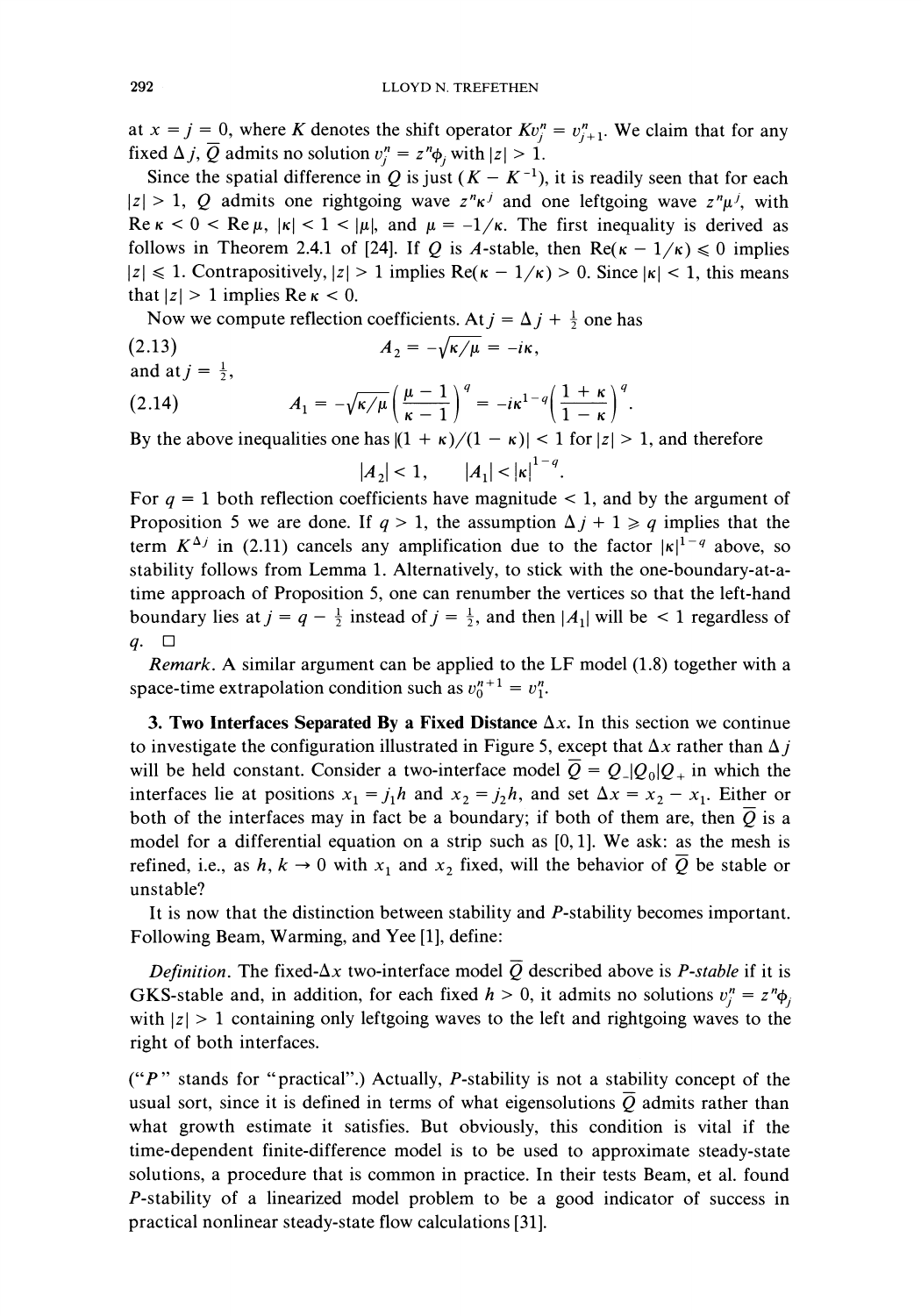We begin with the following result due to Kreiss:

PROPOSITION 6. *The fixed-* $\Delta x$  *two-interface model described above is GKS-stable if and only if both interfaces*  $Q_{-}|Q_0|$  *and*  $Q_0|Q_+$  *are individually GKS-stable.* 

*Proof.* See Section 11 of [10] and also Section 2 of [12]. The result refers specifically to GKS-stability, and is not necessarily valid for other definitions such as  $l_2$ -stability. The basis of the argument is the invariance of GKS-stability with respect to perturbations of size  $O(k)$ ; the effect of each boundary on the other can be shown to be of this order as  $h, k \rightarrow 0$ .  $\Box$ 

The conclusion of Proposition 6 corresponds to what is often observed in practice: if each of two interfaces is GKS-stable, the computational results are usually satisfactory, while if one of them is not, they are usually wrong and sometimes explosively so. But this section can be viewed as an investigation of how Proposition 6 fails to tell the whole story. Our remaining results can be summarized as follows. Proposition 7 shows that repeated reflections between GKS-stable interfaces can cause  $P$ -unstable growth at a rate const<sup> $t$ </sup>, even though GKS-stability is maintained (cf. [I] and Section 7 of [lo]). Proposition 8 shows that reflection between weakly GKS-unstable interfaces can cause catastrophic growth at the rate  $(\Delta j)^{\text{const}}$  (cf. Section 17 of [14]). Proposition 9 shows that the latter problem will not occur when the unstable interfaces have finite reflection coefficients. Proposition 10, like Proposition *5,* shows that all growth can be ruled out if the numerical reflection matrices satisfy  $||A_1|| ||A_2|| < 1$ . Finally, Proposition 11 shows that in the case of dissipative models, for the last conclusion it is enough to consider the reflection matrices  $\tilde{A}_1$ ,  $\tilde{A}_2$ for the differential equation itself.

PROPOSITION 7. *GKS-stability does not imply P-stability. Specifically, let each interface in the fixed-Ax two-interface model described above be GKS-stable. If the refection matrix at one or both interfaces has norm greater than 1, then repeated refections between the interfaces may sometimes lead to solution growth at the rate* 

(3.1) 
$$
||v^n|| \geq (const)'||v^0||.
$$

*Proof.* In the following discussion, we first explain the growth rate const<sup>'</sup> by two different heuristic arguments, which will be used again later in this section. The purpose of these arguments is to show that, although growth at the rate (3.1) need not occur for every model satisfying the hypotheses, it is nevertheless the typical growth rate to be expected in such problems. The proof of the proposition as stated then consists of exhibiting Example 4.  $\Box$ 

*Argument by repeated reflections.* The principle of Proposition 7 is the same as that of Figure 4, except that  $\Delta x$  rather than  $\Delta j$  is held constant. Suppose that for some  $|z| = 1$ , a (nondissipating) wave of frequency *z* exists which can travel leftwards with  $C < 0$ , reflect at the  $Q_{-} | Q_0$  interface into a rightgoing wave with  $C > 0$ , and then reflect at the  $Q_0|Q_+$  interface into the original leftgoing wave mode again. If the product of the two reflection coefficients in this circuit is greater than 1, then amplification has taken place, and it will be repeated in further reflections. The time taken to complete each circuit is roughly constant, independent of *h* and k as  $h, k \rightarrow 0$ . Therefore, one must expect growth at the rate const<sup>t</sup>.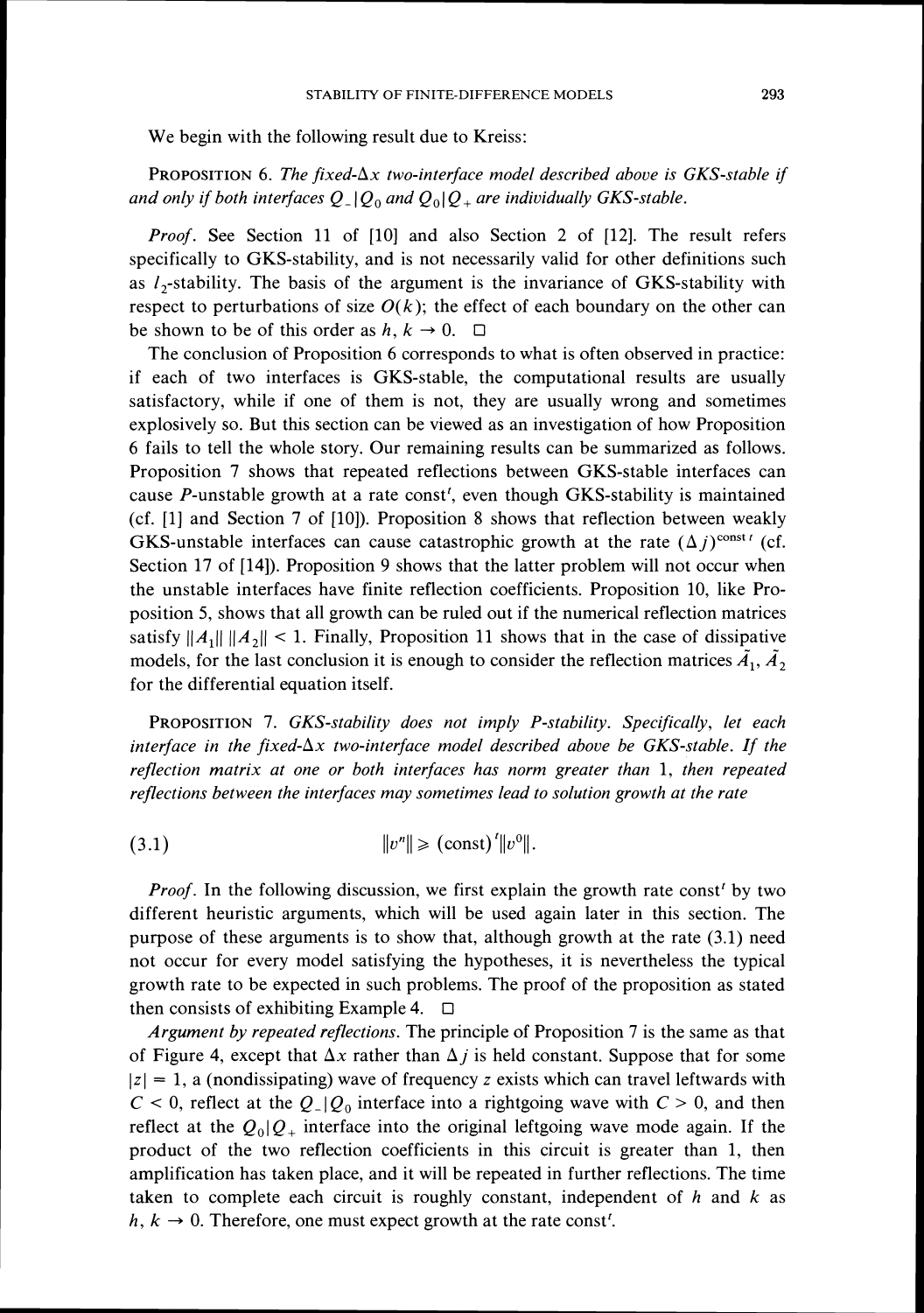Argument by perturbed reflection coefficients. If  $\overline{Q}$  permits geometric growth in t, we can expect the existence of an eigensolution  $v_i^n = z_0 \phi_i$ , with  $|z_0| > 1$ ; the rate of growth will depend on how large  $|z_0|$  can be. For simplicity, suppose that  $Q_0$  admits just one rightgoing mode  $z^n \kappa^j$  and one leftgoing mode  $z^n \mu^j$  for each  $|z| \geq 1$ , and as in the above argument, suppose that for some  $|z_0|= 1$  one has  $|\kappa| = |\mu|= 1$ ,  $C_{\mu}$  < 0 <  $C_{\kappa}$ , and  $|A_1 \, A_2|$  > 1. Then the diagonal matrices K and M of Section 2 reduce to k and  $\mu$ , and the matrix  $E_L$  of (2.11) is a scalar with modulus  $|A_1 \, A_2|$ . Obviously, this scalar is not equal to 1, so by Lemma 1,  $\overline{Q}$  does not have a solution  $z_0^n \phi_i$ . But suppose it happens that  $E_L = 1 + \text{const}$ , where, here and from now on, const denotes a quantity of order of magnitude 1 that varies from one occurrence to the next and is positive except possibly for an imaginary part of size  $O(\epsilon)$ , when this makes sense in context. To find a solution satisfying (2.7), consider  $z = z_0(1 + \epsilon)$ ,  $0 \le \varepsilon \ll 1$ . This perturbation changes  $\kappa$ ,  $\mu$ ,  $A_1$  and  $A_2$  by  $O(\varepsilon)$ . In particular,  $\kappa$  and  $\mu$ become

$$
\kappa \to \kappa (1 - \text{const } \epsilon), \quad \mu \to \mu (1 + \text{const } \epsilon).
$$

(In the limit  $\varepsilon = 0$ , the constants here are  $1/\lambda |C_{\kappa}|$  and  $1/\lambda |C_{\kappa}|$ .) By (2.11),  $E_L$ therefore becomes

$$
E_L = (1 + \text{const})(1 - \text{const } \epsilon)^{\Delta t}
$$
.

For  $E_L$  to have value 1, the two factors have to balance, which means  $\varepsilon = O(1/\Delta j)$ . Therefore, one can expect that any eigensolution  $z^n\phi_i$  to  $\overline{Q}$  will grow at the rate

$$
\frac{\|v^n\|}{\|v^0\|} \approx |z|^n = \left(1 + \frac{\text{const}}{\Delta j}\right)^n = \left(1 + \frac{\text{const}}{\Delta j}\right)^{i \Delta j} = \text{const}^i,
$$

as asserted in (3.1).

*Example* 4. Let  $u_t = u_x$  on [0, 1] be approximated by the LF formula (1.8) together with the (admittedly contrived) boundary conditions

(3.2) 
$$
v_0^{n+1} = \frac{1}{2} \left( v_2^{n-1} + v_3^{n-2} \right), \qquad v_{\Delta j+1}^{n+1} = 0.
$$

The reflection coefficient functions are easily seen to be

(3.3) 
$$
A_1 = -\sqrt{\kappa/\mu} \frac{2z^3 - z\mu^2 - \mu^3}{2z^3 - z\kappa^2 - \kappa^3}, \qquad A_2 = -\sqrt{\kappa/\mu},
$$

and since the denominators are never zero, both interfaces are GKS-stable. However,  $|A_1|$  can be larger than 1. For simplicity, consider the semidiscrete limit  $\lambda = 0$ ,  $z = 1$ . By (1.17), for any  $\theta = \xi h \in [0, \pi/2)$ , LF then has a solution

$$
z = 1
$$
,  $\mu = e^{i\theta}$ ,  $\kappa = -e^{-i\theta}$ ,  $C_{\mu} = -\cos \theta$ ,  $C_{\kappa} = \cos \theta$ .

For any  $\theta$  with  $|A_1(\theta)| > 1$ , one can expect  $\overline{Q}$  to admit an eigensolution that grows approximately at the rate  $|A_1(\theta)|^{1}$ <sup>cos  $\theta/2$ </sup>, since each circuit of a trapped wave packet will take time  $2/\cos \theta$ . The maximum of these rates for the given formulas turns out to be at  $\theta \approx .75$ , where one gets  $\vert A_1 \vert \approx 2.38$ ,  $C \approx .725$ , and growth (1.37)'. Numerical experiments confirm that solutions grow roughly at this rate, independently of  $h$ and k.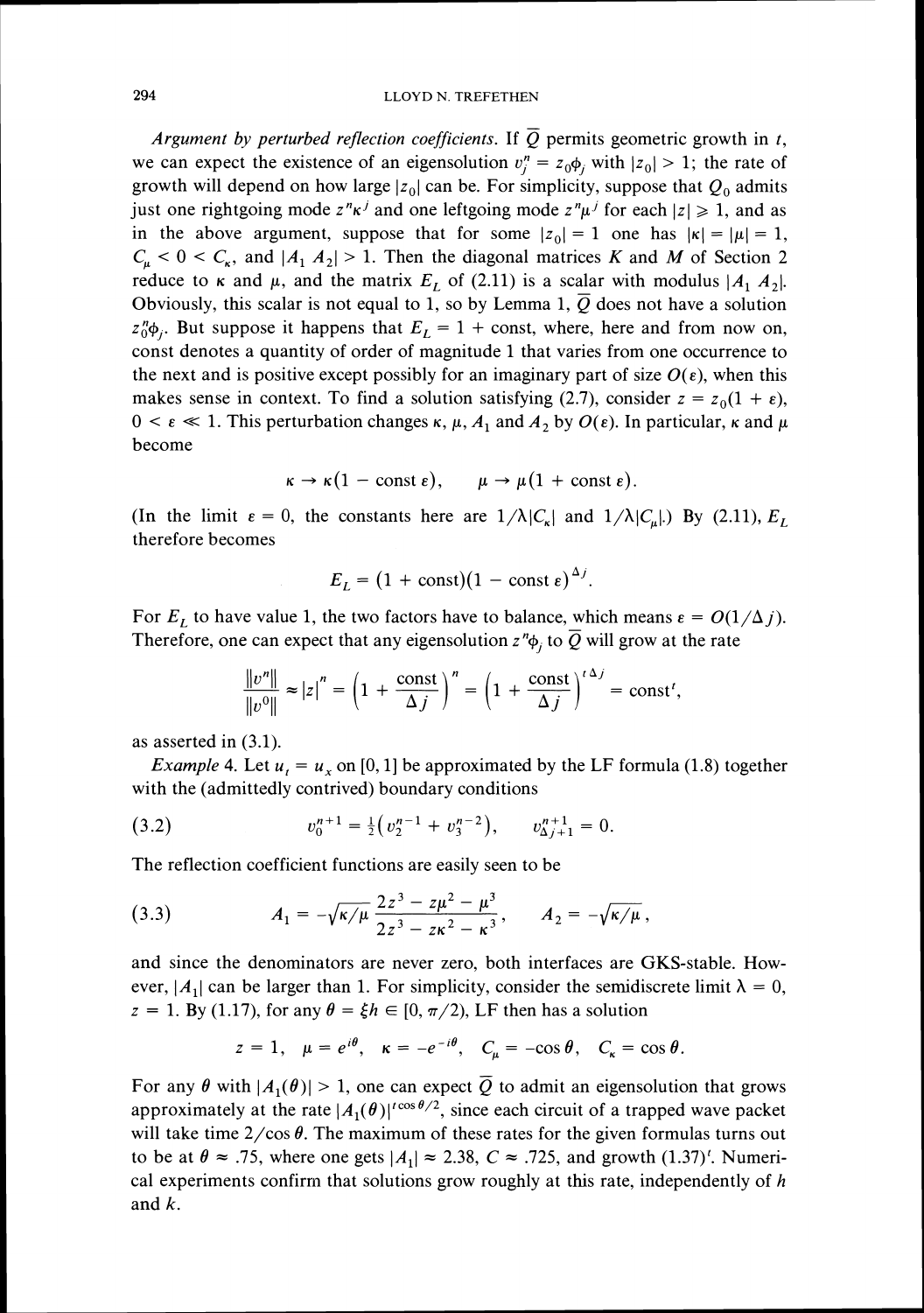To establish Proposition 7 rigorously, one must prove that  $Q$  admits the kind of growing eigensolution we have described. This can be done by using perturbation arguments based on the above heuristic reasoning to show that *(2.11)* in Lemma *1*  has a solution with  $|z| \approx (1.37)^k$ . Since the conclusion is so obvious, we will not give details.  $\Box$ 

The possibility of P-unstable growth as in Example *4* was recognized from the start by Gustafsson, Kreiss, and Sundstrom, and in fact Section 7 of *[lo]*is devoted to determining when it will occur in a certain  $2 \times 2$  problem. In our particular example, the model remains P-unstable no matter how small *h* and *k* become. Beam, et al. give the impression in various papers that this cannot happen, but that is true only when one is dealing with dissipative formulas; see Proposition *10* below. The reason that dissipation did not ensure P-stability for the values of *h* and *k* they were dealing with was that, because of their interest in steady-state results, they were using very large values of  $\lambda$ , and their formulas happened to be nondissipative in the limit  $\lambda \to \infty$ . Thus, their computations made use of difference formulas that were dissipative but only weakly so.

Now, let reflection coefficients be present that are not merely greater than *1,* but infinite. The potential growth rate becomes much more severe.

PROPOSITION 8. Let one or both interfaces in the fixed- $\Delta x$  two-interface problem be *algebraically GKS-unstable, with an infinite reflection coefficient. Then repeated reflections between the interfaces may sometimes lead to solution growth at the exponential rate* 

$$
(3.4) \t\t\t\t\t||v^n|| \geq (\Delta j)^{\text{const } t} ||v^0||.
$$

*Remark.* For a single GKS-unstable interface with an infinite-reflection coefficient, it is shown in *[27]* that the unstable growth is in general no worse than  $||v^n|| \approx$  const *n*|| $v^0$ ||. This is what is meant above by "algebraically" GKS-unstable.

*Proof.* Again we will motivate *(3.4)* by two arguments. Then we prove the proposition by exhibiting Example *5.* 

*Argument by repeated reflections.* Suppose  $A_1$  is infinite at  $z = z_0$ , and behaves near there like

(3.5) 
$$
||A_1|| = \frac{\text{const}}{|z - z_0|}.
$$

Since there are only  $\Delta j$  points between the interfaces for each fixed *h*, Fourier analysis implies that no wave on the  $Q_0$  grid can have a spectrum narrower than  $O(1/\Delta j)$ . Therefore, it is plausible that in applying (3.5) to the finite grid, the largest amplification possible will be that obtained with an effective value  $z_{\text{eff}}$  with  $|z_{\text{eff}}-z_0| = \text{const}/\Delta j$ , i.e.,  $||A_1|| \approx \text{const} \Delta j$ . Since as before each circuit takes roughly a fixed amount of time, independent of *h* and *k* as  $h, k \rightarrow 0$ , this leads immediately to *(3.4).* 

*Argument by perturbed reflection coefficients.* As before, suppose that *Q,* admits one leftgoing mode  $z^n\mu^j$  and one rightgoing mode  $z^n\kappa^j$  for each  $|z| \geq 1$ , and that for some  $|z_0| = 1$  one has  $|\kappa| = |\mu| = 1$ ,  $C_{\mu} < 0 < C_{\kappa}$ ,  $|A_1(z_0)| = \infty$ , and  $|A_2(z_0)| > 0$ .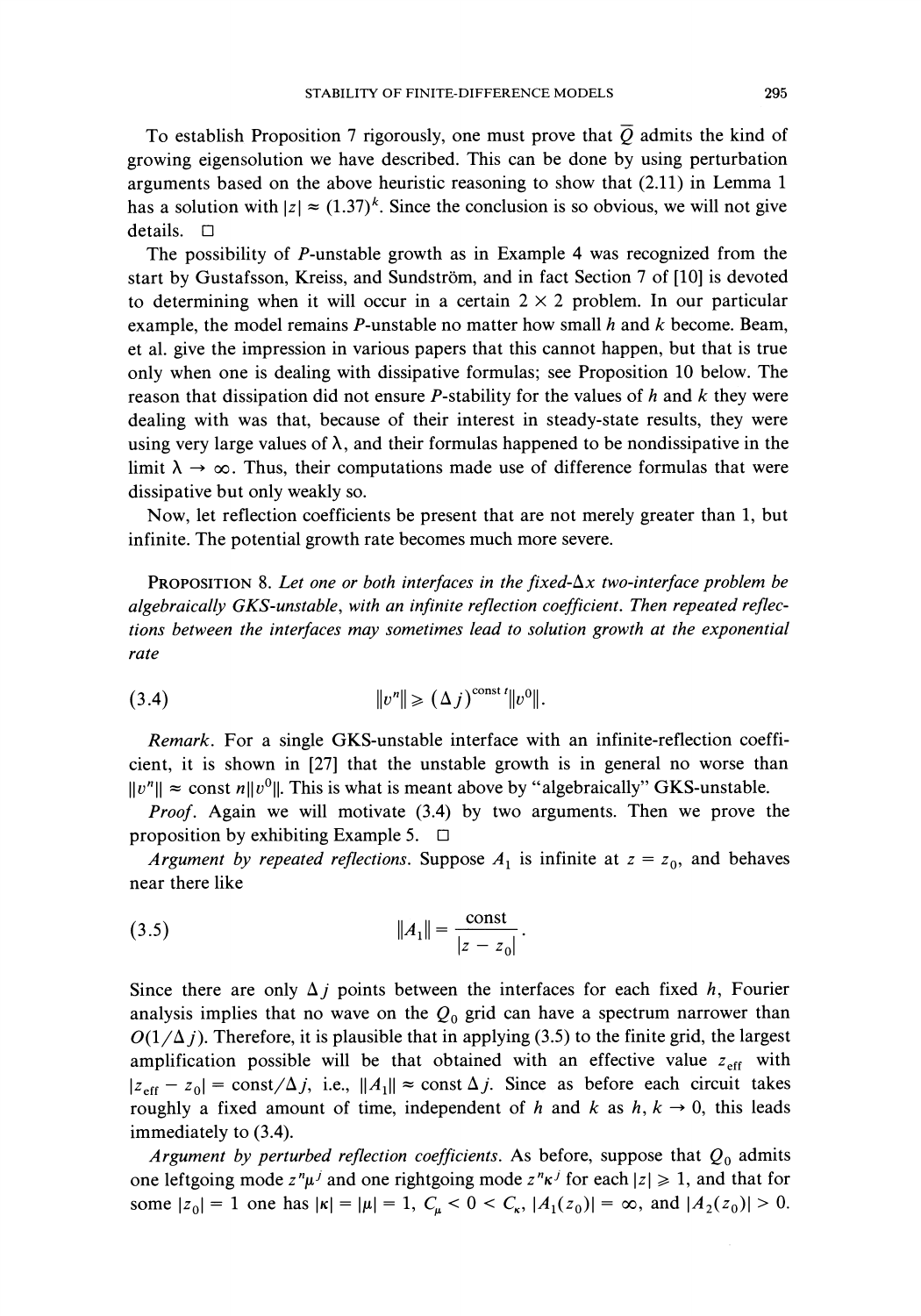Suppose, furthermore, that  $A_1$  behaves like (3.5) for  $z \approx z_0$ . Then, under the perturbation  $z = z_0(1 + \varepsilon)$ , one has

$$
\kappa \to \kappa (1 - \text{const } \epsilon), \quad \mu \to \mu (1 + \text{const } \epsilon), \quad E_L \to \frac{(1 - \text{const } \epsilon)^{\Delta_J}}{\epsilon}.
$$

For  $E_L = 1$  we must have  $(1 - \text{const } \epsilon)^{\Delta j} = \epsilon$ , which implies

$$
\varepsilon \approx \frac{\text{const}}{\Delta j} \log(\Delta j).
$$

Hence, growth should be expected at the rate

$$
\frac{\|v^n\|}{\|v^0\|} = |z|^n = \left(1 + \frac{\text{const} \log \Delta j}{\Delta j}\right)^{t \Delta j} = e^{t \text{const} \log \Delta j} = (\Delta j)^{\text{const} t}.
$$

*Example* 5 ([14, Section 17]). Let  $u_t = u_x$  on [0, 1] be approximated by LF (1.8) with boundary conditions  $v_0^{n+1} = v_1^{n+1}$  (1.16) and  $v_{\Delta j+1}^{n+1} = 0$ . We have seen in (1.18) that this model has an infinite reflection coefficient at  $z = -1$ ; in fact one has as in Example 3,

$$
A_1(z)=-\sqrt{\kappa/\mu}\,\frac{1-\mu}{1-\kappa},\qquad A_2=-\sqrt{\kappa/\mu}\,.
$$

With these formulas (2.11) becomes

$$
E_L(z) = (\kappa/\mu)^{\Delta_j+1} \frac{1-\mu}{1-\kappa},
$$

and since  $\mu = -1/\kappa$  for LF, this can be rewritten

$$
E_L(z) = (-\kappa^2)^{\Delta_j + 1} \frac{1 + 1/\kappa}{1 - \kappa}
$$

Assume  $\Delta j + 1$  is even, and write  $\kappa = 1 - \delta$ . The condition  $E_L(z) = 1$  becomes

$$
(1-\delta)^{2\Delta j+2}=\frac{\delta-\delta^2}{2-\delta}.
$$

It is obvious that this equation has a positive real solution near  $\delta = 0$ , which is asymptotic to  $\delta = \log \Delta j / 2\Delta j$  as  $\Delta j \rightarrow \infty$ . The corresponding value of z is asymptotic to

$$
z = 1 + \frac{\lambda}{2} \frac{\log \Delta j}{\Delta j}.
$$

Therefore,  $\overline{Q}$  has an eigensolution which grows at the rate

$$
\left(1+\frac{\lambda}{2}\frac{\log\Delta j}{\Delta j}\right)^n=\left(1+\frac{\lambda}{2}\frac{\log\Delta j}{\Delta j}\right)^{t\Delta j/\lambda}\approx e^{t\log\Delta j/2}=\left(\Delta j\right)^{t/2}.
$$

This matches the result stated as (17.10) in [14], and numerical experiments confirm that physical solutions are rapidly obliterated by growth at the predicted rate.  $\Box$ 

The possibility of catastrophic two-boundary interactions as in Proposition 8 has long been recognized by Kreiss and his colleagues, and it has been given sometimes as a justification of the apparent strictness of the GKS stability definition. We now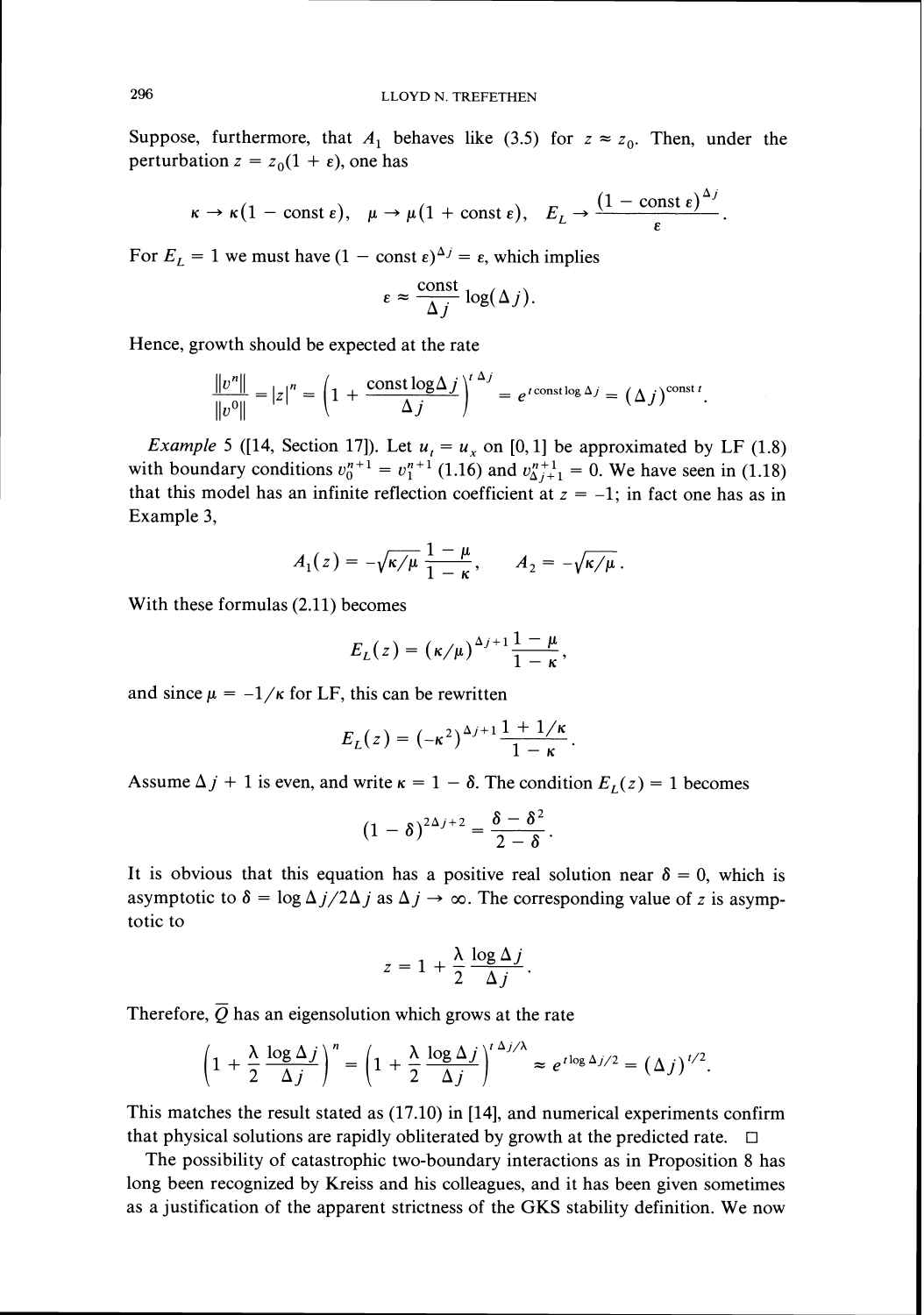show that this justification is only partial, for not all GKS-unstable boundaries have infinite reflection coefficients, yet an infinite reflection coefficient is required for the catastrophic two-boundary interaction to occur:

PROPOSITION 9. Let one or both interfaces in the fixed- $\Delta x$  two-interface problem be *algebraically GKS-unstable, but with finite reflection coefficients only. Then*  $\overline{Q}$  *admits no eigensolutions*  $v_i^n = z^n \phi_i$  *that grow faster than* (const)<sup>*t*</sup>.

*Proof.* Consider an eigensolution  $z^n\phi_j$  of  $\overline{Q}$ , and let M, K,  $A_2$ ,  $A_1$  be the matrices of Lemma 1for the given value *z.* By Lemma *1,* the matrix

$$
(3.6) \t\t\t\t E_L = M^{-\Delta j} A_2 K^{\Delta j} A_1
$$

has an eigenvalue 1, which implies  $||E_L||_{\infty} \ge 1$ . On the other hand, the finite reflection coefficients assumption implies

$$
(3.7) \t\t\t\t \|A_1\|_{\infty} \|A_2\|_{\infty} \leq T
$$

for some  $T < \infty$ . These bounds together yield

$$
||M^{-1}||_{\infty}^{\Delta j}||K||_{\infty}^{\Delta j}\geq 1/T
$$

or in particular, since  $|\kappa| \leq 1 \leq |\mu|$  for each of the entries in *M* and *K*,

$$
(3.8) \t\t |k|, |\mu^{-1}| \ge (1/T)^{1/\Delta}
$$

for some  $\kappa$  and  $\mu$ .

Now the critical observation is that for any Cauchy stable formula  $Q$ ,  $|z| - 1$  is bounded by a multiple of  $1 - |k|$  when the latter is small. For a proof, see Lemma 9.1 of [10]; the constant factor is essentially  $\lambda$  times the maximum group velocity admitted by Q. Therefore, the last inequality implies  $|z| \leq T^{\text{const}/\Delta j}$  for large enough  $\Delta$  *j*. But this leads to

$$
|z|^n \leq (T)^{n \text{ const}/\Delta j} = \text{const}^i,
$$

which proves the proposition.  $\square$ 

Our next result is the same as Proposition 5, but restated for the fixed- $\Delta x$ problem.

PROPOSITION 10. In the fixed- $\Delta x$  two-interface problem, in which each interface *individually is GKS-stable, a sufficient condition for P-stability is* 

$$
||A_1(z)|| ||A_2(z)|| < 1 \quad \text{for all } |z| \geq 1
$$

*in any norm subordinate to a vector norm.* 

*Proof.* Same as for Proposition 5. <del>□</del>

Finally, we return to the question of dissipation. In the fixed- $\Delta j$  situation, the use of dissipative formulas gave no guarantee of stability, because the attenuation introduced by dissipation might always be overcome by amplification due to reflection at the boundaries. But in the fixed- $\Delta x$  problem, the attenuation of any nonphysical wave mode will increase as the mesh is refined. For fine enough meshes, this must overcome any finite amplification factors.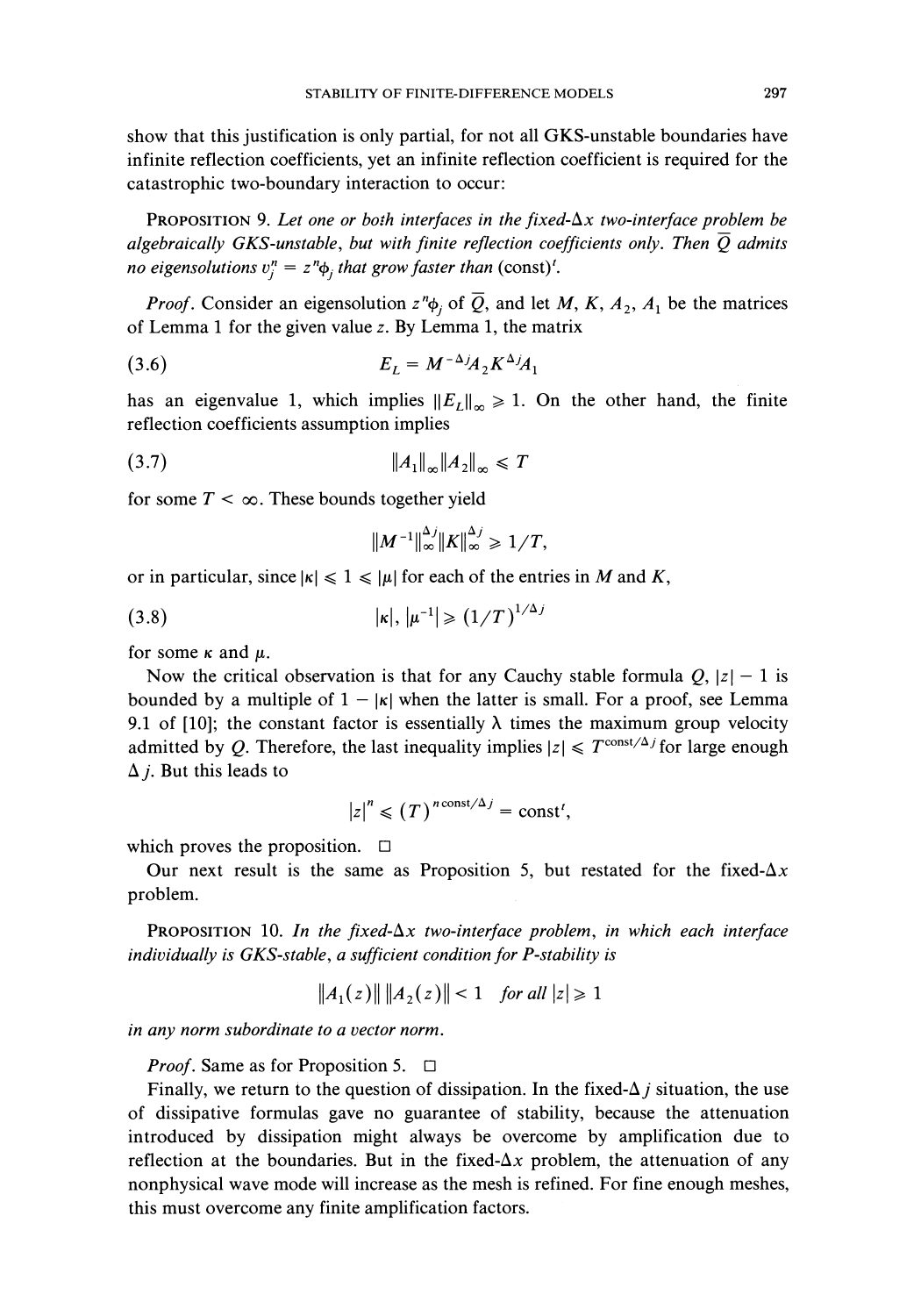To obtain a theorem along these lines, though not the sharpest possible, assume for simplicity as in [10] that the matrix  $A$  in the differential equation (1.1) is already diagonal, with  $\tilde{L}$  positive and  $\tilde{R} = N - \tilde{L}$  negative eigenvalues, and let  $\tilde{A}_1$  ( $\tilde{R} \times \tilde{L}$ ) and  $\tilde{A}_2$  ( $\tilde{L} \times \tilde{R}$ ) be reflection matrices imposed as homogeneous boundary conditions to define an initial-boundary value problem for  $(1.1)$  on  $[x_1, x_2]$ . Then we have

PROPOSITION 11. Let  $Q$  be a GKS-stable, totally dissipative, consistent model of the *fixed-Ax two-interface problem described above, and suppose* 

 $\|\tilde{A}_1\| \|\tilde{A}_2\| < 1$ 

*in some norm subordinate to a vector norm. Then, for all sufficiently small h and k,*  $\overline{Q}$  *is P-stable.* 

*Remark.* By "totally dissipative," we mean that the interior model Q dissipates oscillations with respect to *t* as well as x. For two-level formulas this is the same as the usual definition of dissipativity. For multi-level formulas, there is the additional requirement that the scheme admit no solutions  $v_i^n = z^n \phi$ ,  $\phi = \text{const}$ , with  $|z| = 1$ but  $z \neq 1$  [24].

*Remark.* This result is related to the theorem stated by Gustafsson in [11]. See also [71.

*Proof.* We must show that  $\overline{Q}$  admits no eigensolution  $z^n\phi_i$  with  $|z| > 1$ , for large enough  $\Delta j$ . Suppose to the contrary that for a sequence of values  $\Delta j \rightarrow \infty$ ,  $\overline{Q}$  has a solution  $z^n\phi_j$ , with  $|z| > 1$ . Since  $\overline{Q}$  is GKS-stable, it has finite reflection coefficients, so (3.6)–(3.8) of the last proof are again valid. Equation (3.8) implies  $|\kappa|$  1 and  $|\mu| \downarrow 1$ for some  $\kappa$  and  $\mu$  as  $\Delta j \rightarrow \infty$ . By dissipativity, this implies  $\kappa \rightarrow 1$  and  $\mu \rightarrow 1$ . By total dissipativity, this in turn implies  $z \rightarrow 1$  also.

Consider the behavior of the  $L \times L$  matrix  $E_L$  of (2.11) as  $\Delta j \to \infty$  and  $z \to 1$ . By consistency,  $\tilde{L}$  values  $\mu$  and  $\tilde{R}$  values  $\kappa$  approach 1, and the corresponding basis vectors in terms of which  $E<sub>L</sub>$  is defined approach the basis vectors for the differential equation, namely unit vectors of the form  $(0, \ldots, 0, 1, 0, \ldots, 0)^T$ . Consistency further implies that the numerical reflection matrices  $A_1$  and  $A_2$ , when restricted to these  $\tilde{L}$ and  $\tilde{R}$  rows and columns, approach  $\tilde{A}_1$  and  $\tilde{A}_2$ . On the other hand, the remaining  $L - \tilde{L}$  values  $\mu$  and  $R - \tilde{R}$  values  $\kappa$  are bounded away from 1 in modulus as  $\Delta j \rightarrow \infty$ , and therefore the elements of  $M^{-\Delta j}$  and  $K^{\Delta j}$  in these remaining positions converge to zero as  $\Delta j \rightarrow \infty$ . These observations imply

$$
\overline{\lim}_{\Delta j \to \infty} ||K^{\Delta j} A_1|| \le ||\tilde{A_1}||, \qquad \overline{\lim}_{\Delta j \to \infty} ||M^{-\Delta j} A_2|| \le ||\tilde{A_2}||.
$$

(The norms on the matrices without tildes are arbitrary, so long as they reduce to the norms on the matrices with tildes when restricted to the appropriate components.) Together with the hypothesis, these bounds show that  $E_L$  cannot have 1 as an eigenvalue. Therefore, by Lemma 1, the assumed sequence of eigensolutions cannot exist after all.  $\Box$ 

**Acknowledgements.** I am grateful for valuable discussions with Robert Warming and Michael Giles. Marsha Berger made many constructive suggestions and caught an error in the formulation of Proposition *5.*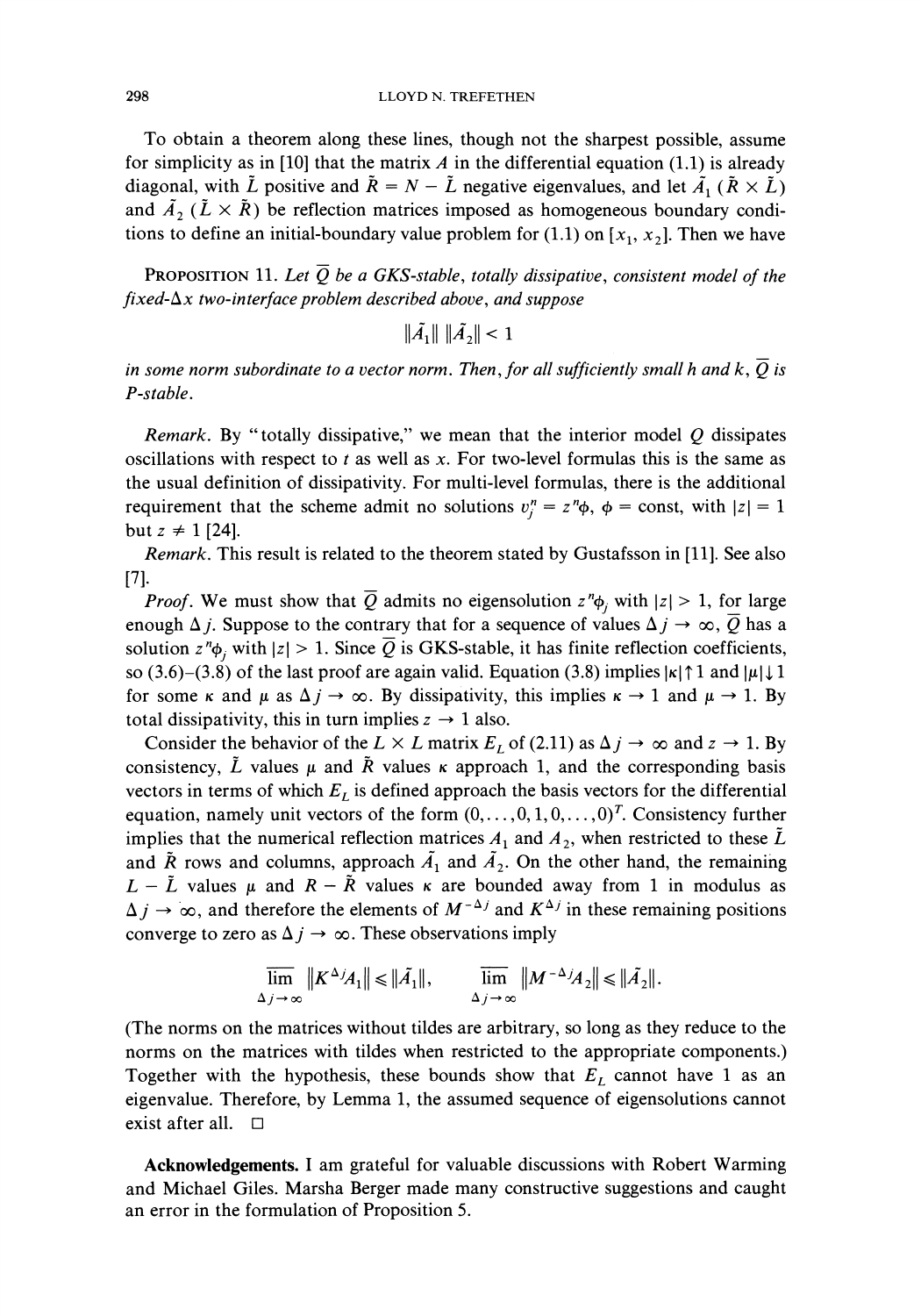#### **APPENDIX Notation**

| j, n                        | space, time index                                     |
|-----------------------------|-------------------------------------------------------|
| h, k                        | space, time step size                                 |
| $\lambda = k/h$             | mesh ratio                                            |
| $u(x, t), v_i^n$            | continuous, discrete solution vector                  |
| $\boldsymbol{N}$            | dimension of $u, v$                                   |
| $\xi, \omega$               | wave number, frequency                                |
| $C(\xi,\omega)$             | group velocity                                        |
| $\mathcal{Z}_{\mathcal{L}}$ | temporal amplification factor                         |
| $\kappa$ , $\mu$            | rightgoing, leftgoing spatial amplification factor    |
| l, r                        | no. of points to the left, right of center in stencil |
| $R = NI, L = Nr$            | no. of rightgoing, leftgoing numerical wave modes     |
| $Q, \overline{Q}$           | finite difference model for $i.v.p., i.b.v.p.$        |
| A(z)                        | reflection matrix function at boundary                |
| const                       | positive constant, different each time                |

Department of Mathematics Massachusetts Institute of Technology Cambridge, Massachusetts 02139

1. R. M. BEAM, R. F. WARMING& H. C. YEE, *Srabzlzry Anabsis for Nunlerrcal Boundary Conditrons and Implicit Difference Approximations of Hyperbolic Equations, Proc. NASA Sympos. on Numerical Boundary* Procedures, 1981, pp. 199-207.

2. M. BERGER, *Adaptive Mesh Refinement for Hyperbolic Partial Differential Equations*, Ph. D. Thesis, Department of Computer Science, Stanford University, 1982.

3. M. BERGER, *Stability of Interfaces with Mesh Refinement*, ICASE Report 83-42.

4. D. BROWN, "A note on the numerical solution of the wave equation with piecewise smooth coefficients," Math. Comp., v. 42, 1984, pp. 369-391.

5. G. BROWNING, H.-0. KREISS & J. OLIGER,"Mesh refinement," *Math. Comp.,* v. 27, 1973, pp. 29-39.

6. M. CIMENT, "Stable matching of difference schemes," SIAM J. Numer. Anal., v. 9, 1972, pp. 695-701.

7. M. GILES, *Eigenmode Analysis of Unsteady One-Dimensional Euler Equations*, NASA Contract Report 172217, ICASE 1983, submitted to *AIAA* J.

8. M. GILES & W. THOMPKINS, JR., Asymptotic Analysis of Numerical Wave Propagation in Finite *D~fference Equar~ons,* Gas Turbine and Plasma Phys. Lab. Rep. 171, Massachusetts Institute of Technology, 1983.

9. M. GOLDBERG & E. TADMOR, "Scheme-independent stability criteria for difference approximations of hyperbolic initial-boundary value problems. II," *Math. Comp.*, v. 36, 1981, pp. 603-626.

10. B. GUSTAFSSON, H.-O. KREISS & A. SUNDSTRÖM, "Stability theory of difference approximations for initial boundary value problems. 11," *Marh. Comp.,* v. 26, 1972, pp. 649-686.

11. B. GUSTAFSSON, *The Choice of Numerical Boundary Conditions for Hyperbolic Systems*, Proc. NASA Ames Sympos. on Numerical Boundary Procedures, 1981, pp. 209-225.

12. H.-0. KREISS, "Difference approximations for the initial-boundary value problem for hyperbolic differential equations," in *Numerical Solution of Nonlinear Differential Equations* (D. Greenspan, ed.), Proc. Advanced Symposium Mathematics Research Center, University of Wisconsin, pp. 141-166, Wiley, New York, 1966.

13. H.-0. KREISS, "Initial boundary value problems for hyperbolic systems." *Comm. Pure Appl. Math..*  v. 23, 1970, pp. 277-298.

14. H.-O. KREISS & J. OLIGER, Methods for the Approximate Solution of Time Dependent Problems, Global Atmospheric Research Programme Publ. Series No. 10, Geneva, 1973.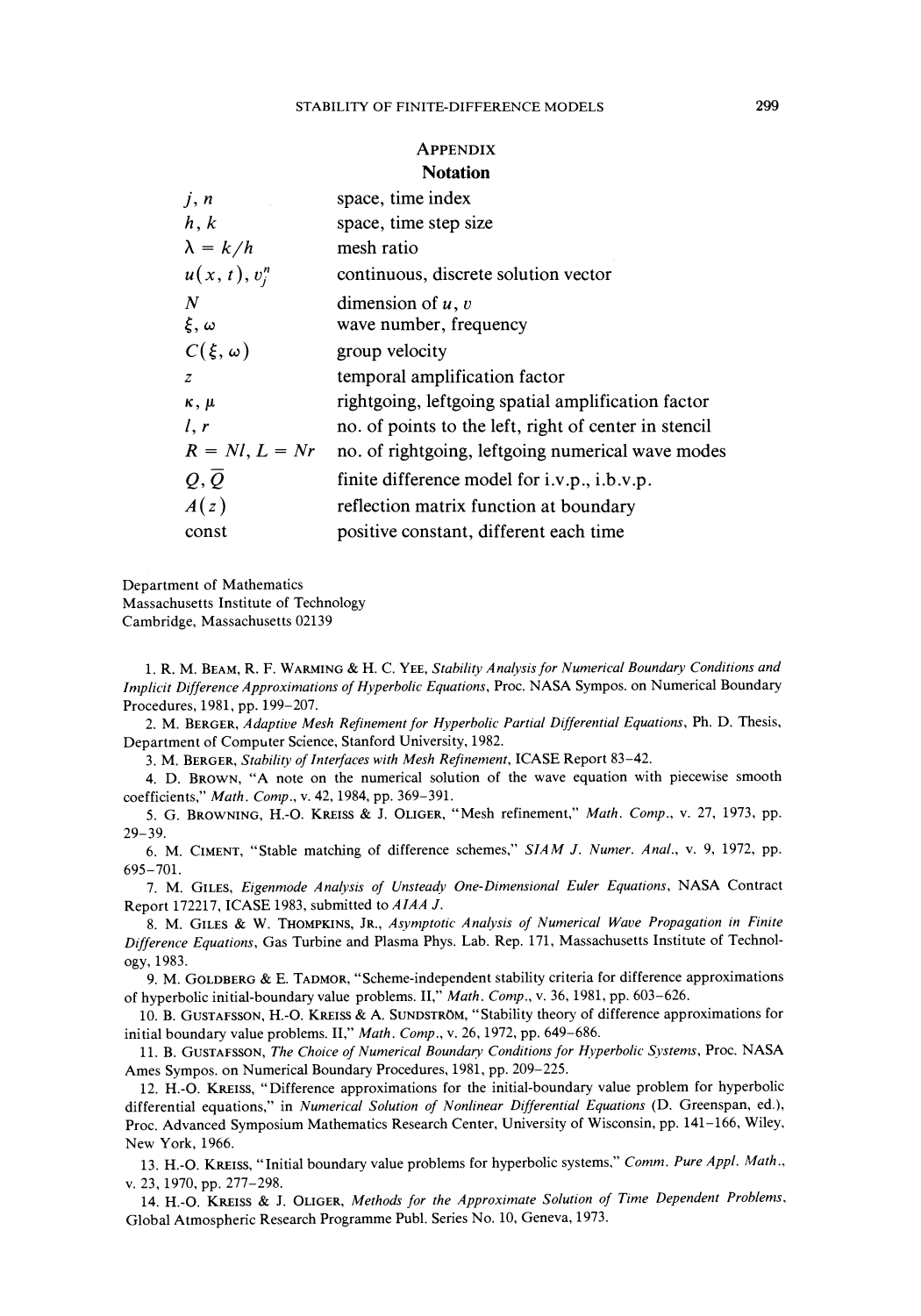15. J. OLIGER, "Fourth-order difference methods for the initial boundary-value problem for hyperbolic equations," *Math. Comp.*, v. 28, 1974, pp. 15-25.

16. J. OLIGER, "Hybrid difference methods for the initial boundary-value problem for hyperbolic equations," *Math. Comp.*, v. 30, 1976, pp. 724-738.

17. J. OLIGER. "Constructing stable difference methods for hyperbolic equations," *Nunlerlcul Methods for Partial Difference Equations* (S. Parter, ed.), Academic Press. New York, 1979.

18.. S. OSHER, "Systems of difference equations with general homogeneous boundary conditions." *Trans. An~er. Math. Soc.,* v. 137, 1969, pp. 177-201.

19. S. OSHER, "Hyperbolic equations in regions with characteristic boundaries or with corners," *Muniericul Solution of Partial Difjerentiul Equations TIT* (B. Hubbard. ed.), Academic Press. New York. 1976.

20. R. RICHTMYER & K. MORTON, Difference Methods for Initial-Value Problems, Wiley-Interscience, New York. 1967.

21. L. SARASON& J. A. SMOLLER, "Geometrical optics and the corner problem," *Arch. Rational hlech. Anal.,* v. 56, 1975, pp. 34-69.

22. J. C. SOUTH & M. M. HAFEZ, *Stability Analysis of Intermediate Boundary Conditions in Approximate Factorrzution Schemes.* Proc. 6th AIAA Computational Fluid Dynamics Conference, Danvers. MA. 1983.

23. J. A. TRAPP & J. D. RAMSHAW, "A simple heuristic method for analyzing the effects of boundary conditions on numerical stability," *J. Comput. Phys.*, v. 20, 1976, pp. 238-242.

24. L. N. TREFETHEN, Wave Propagation and Stability for Finite Difference Schemes, Ph. D. Thesis, Department of Computer Science. Stanford University, 1982.

25. L. N. TREFETHEN, "Group velocity in finite difference schemes," *SIAM Rev.,* v. 24, 1982, pp. 113-136.

26. L. N. TREFETHEN, "Group velocity interpretation of the stability theory of Gustafsson. Kreiss, and Sundström," *J. Comput. Phys.*, v. 49, 1983, pp. 199–217.

27. L. N. TREFETHEN. "Instability of difference models for hyperbolic initial boundary value problems," *Con~ni.Pure Appl. Math..* **v.** 37, 1984, pp. 329-367.

28. L. N. TREFETHEN. *Stability of Hyperbolic Fitute-Difference Models With One or Two Boundurles,*  Proc. AMS-SIAM Summer Seminar. La Jolla, CA, 1984.

29. E. TURKEL."Progress in computational physics," *Conlpur.* & *Fluids,* **v.** 11, 1983, pp. 121-144.

30. R. VICHNEVETSKY & J. B. BOWLES, *Fourier Analysis of Numerical Approximations of Hyperbolic Equations,* SIAM, Philadelpha, PA, 1982.

31. H. C. YEE, R. M. BEAM & R. F. WARMING, *Stable Boundary Approximations for a Class of Implicit Schemes for the One-Dimensional Inciscid Equations of Gas Dynamics,* AIAA 5th Computational Fluid Dynamics Conference, 1981.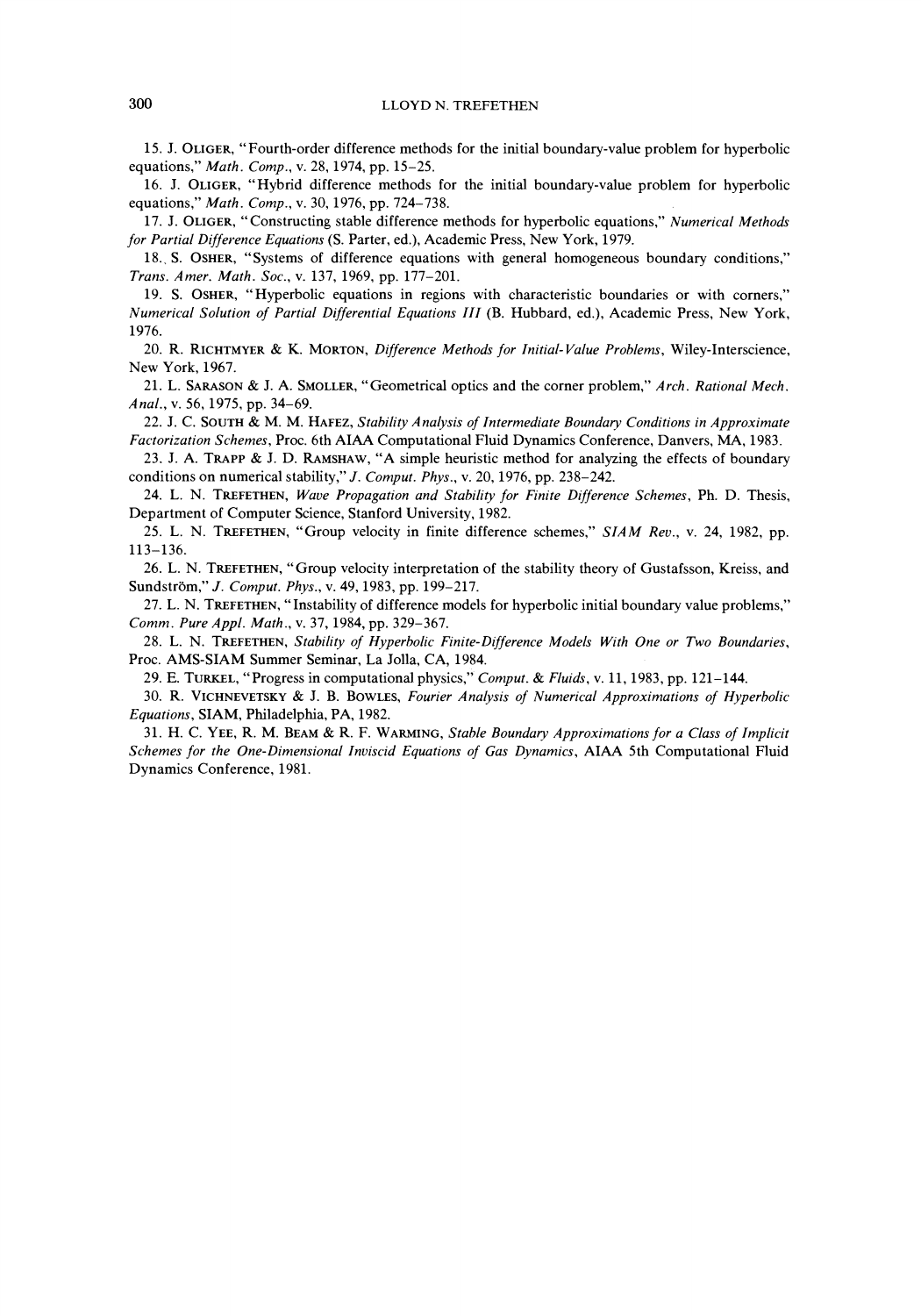http://www.jstor.org

# **LINKED CITATIONS**

*- Page 1 of 2 -*



*You have printed the following article:*

**Stability of Finite-Difference Models Containing Two Boundaries or Interfaces** Lloyd N. Trefethen *Mathematics of Computation*, Vol. 45, No. 172. (Oct., 1985), pp. 279-300. Stable URL: [http://links.jstor.org/sici?sici=0025-5718%28198510%2945%3A172%3C279%3ASOFMCT%3E2.0.CO%3B2-I](http://links.jstor.org/sici?sici=0025-5718%28198510%2945%3A172%3C279%3ASOFMCT%3E2.0.CO%3B2-I&origin=JSTOR-pdf)

*This article references the following linked citations. If you are trying to access articles from an off-campus location, you may be required to first logon via your library web site to access JSTOR. Please visit your library's website or contact a librarian to learn about options for remote access to JSTOR.*

# **[Bibliography]**

**<sup>4</sup> A Note on the Numerical Solution of the Wave Equation With Piecewise Smooth Coefficients** David L. Brown *Mathematics of Computation*, Vol. 42, No. 166. (Apr., 1984), pp. 369-391. Stable URL: [http://links.jstor.org/sici?sici=0025-5718%28198404%2942%3A166%3C369%3AANOTNS%3E2.0.CO%3B2-Y](http://links.jstor.org/sici?sici=0025-5718%28198404%2942%3A166%3C369%3AANOTNS%3E2.0.CO%3B2-Y&origin=JSTOR-pdf)

#### **<sup>5</sup>Mesh Refinement**

Gerald Browning; Heinz-Otto Kreiss; Joseph Oliger *Mathematics of Computation*, Vol. 27, No. 121. (Jan., 1973), pp. 29-39. Stable URL: [http://links.jstor.org/sici?sici=0025-5718%28197301%2927%3A121%3C29%3AMR%3E2.0.CO%3B2-1](http://links.jstor.org/sici?sici=0025-5718%28197301%2927%3A121%3C29%3AMR%3E2.0.CO%3B2-1&origin=JSTOR-pdf)

### **6 Stable Matching of Difference Schemes**

Melvyn Ciment *SIAM Journal on Numerical Analysis*, Vol. 9, No. 4. (Dec., 1972), pp. 695-701. Stable URL: [http://links.jstor.org/sici?sici=0036-1429%28197212%299%3A4%3C695%3ASMODS%3E2.0.CO%3B2-K](http://links.jstor.org/sici?sici=0036-1429%28197212%299%3A4%3C695%3ASMODS%3E2.0.CO%3B2-K&origin=JSTOR-pdf)

#### **9 Scheme-Independent Stability Criteria for Difference Approximations of Hyperbolic Initial-Boundary Value Problems. II**

Moshe Goldberg; Eitan Tadmor *Mathematics of Computation*, Vol. 36, No. 154. (Apr., 1981), pp. 603-626. Stable URL:

[http://links.jstor.org/sici?sici=0025-5718%28198104%2936%3A154%3C603%3ASSCFDA%3E2.0.CO%3B2-5](http://links.jstor.org/sici?sici=0025-5718%28198104%2936%3A154%3C603%3ASSCFDA%3E2.0.CO%3B2-5&origin=JSTOR-pdf) **NOTE:** *The reference numbering from the original has been maintained in this citation list.*